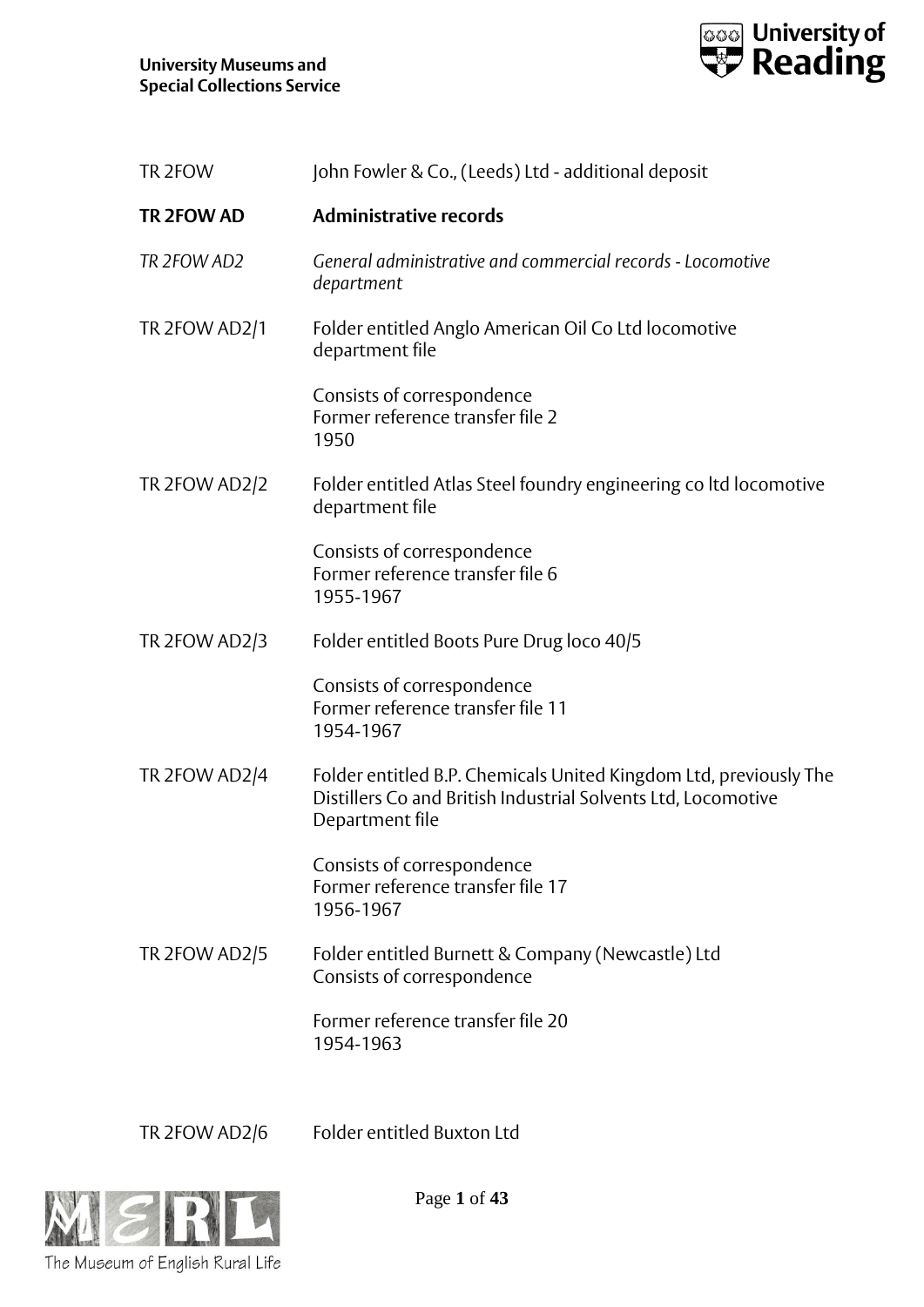

|                | Consists of correspondence<br>Former reference transfer file 21<br>1954-1968                                                                             |
|----------------|----------------------------------------------------------------------------------------------------------------------------------------------------------|
| TR 2FOW AD2/7  | Folder entitled A.C.C. (Chrome Chemicals) Ltd, Locomotive<br>Department                                                                                  |
|                | Consists of correspondence<br>Former reference transfer file 41<br>Previously known as British Chrome and Chemicals Ltd and<br>Eaglescliffe Chemicals Co |
| TR 2FOW AD2/8  | Folder entitled Administracao does Portos do Douro e Leixoes,<br>Locomotive Department                                                                   |
|                | Consists of correspondence<br>Former reference transfer file 52<br>Filed under Monteiro Gomes Ltda                                                       |
| TR 2FOW AD2/9  | Folder entitled British Railways, Derby, Locomotive department<br>file                                                                                   |
|                | Consists of correspondence<br>Former reference transfer file 64<br>1955-1967                                                                             |
| TR 2FOW AD2/10 | Folder entitled B.P Refinery (Llandarcy) Ltd, formerly National Oil<br>Refineries, Locomotive department file                                            |
|                | Consists of correspondence<br>Former reference transfer file 71<br>1956-1967                                                                             |
| TR 2FOW AD2/11 | Folder entitled United Glass Bottle Manufacturers Ltd and United<br>Salt Works and Industries                                                            |
|                | Consists of correspondence<br>Former reference transfer file 130<br>1949-1964                                                                            |
| TR 2FOW AD2/12 | Folder entitled Abelson & Co (Engineers) Ltd, Locomotive<br>Department                                                                                   |
|                |                                                                                                                                                          |

Consists of correspondence Former reference transfer file 162



Page **2** of **43**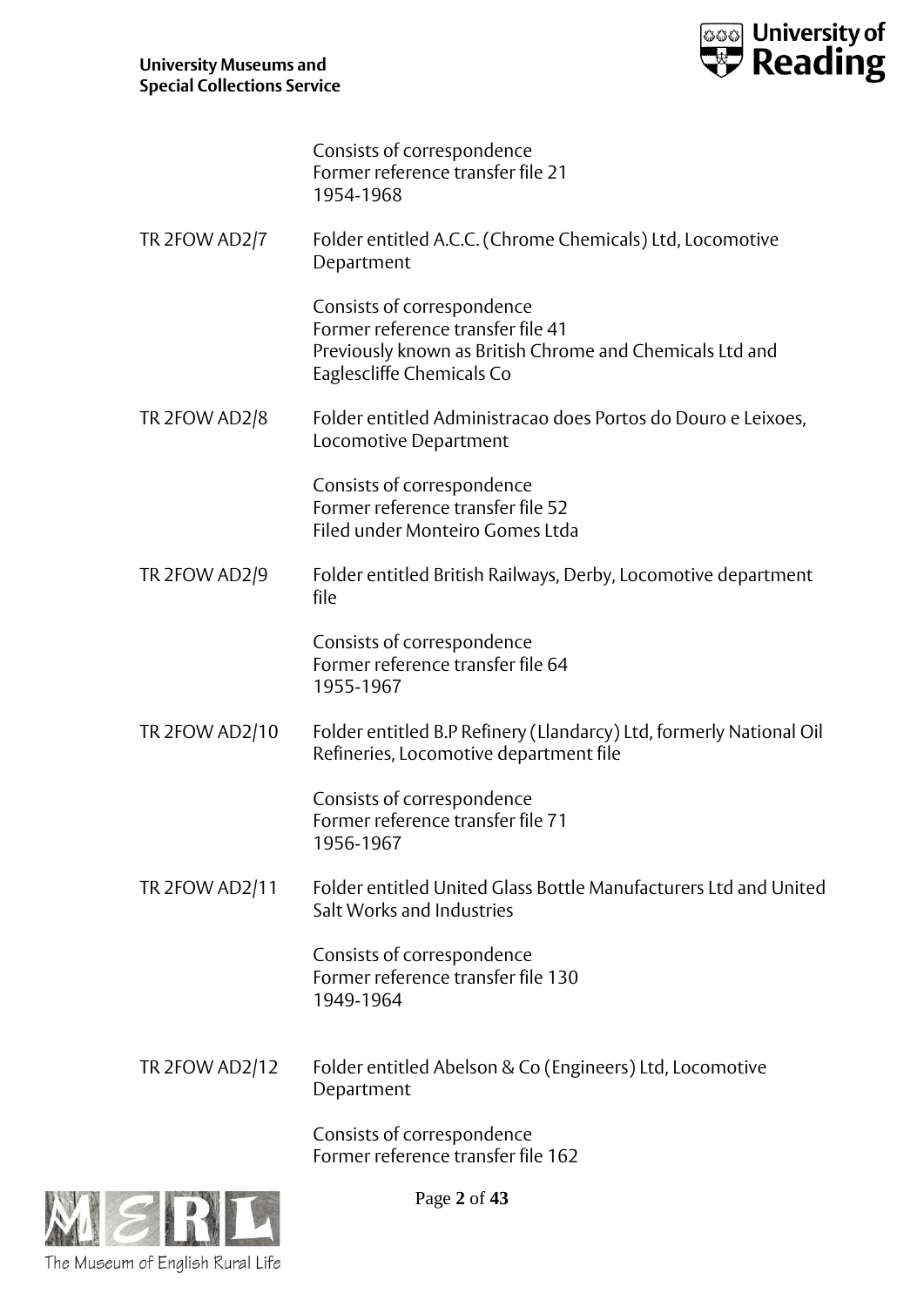

1959-1968

| TR 2FOW AD2/13        | Folder entitled Alpha Cement Ltd locomotive department file                              |
|-----------------------|------------------------------------------------------------------------------------------|
|                       | Consists of correspondence                                                               |
|                       | Former reference transfer file 164<br>1959-1967                                          |
| TR 2FOW AD2/14        | Folder entitled Associated Cement Companies Ltd locomotive<br>department file            |
|                       | Consists of correspondence<br>Former reference transfer file 166<br>1960-1965            |
| <b>TR 2FOW AD2/15</b> | Folder entitled Batchelors Foods Ltd locomotive department file                          |
|                       | Consists of correspondence<br>Former reference transfer file 168<br>1959-1966            |
| TR 2FOW AD2/16        | Folder entitled C.M. Bentley & Co Ltd locomotive department file                         |
|                       | Consists of correspondence<br>Former reference transfer file 170<br>1949                 |
| TR 2FOW AD2/17        | Folder entitled Birmingham Railway Carriage & Wagon Co Ltd<br>locomotive department file |
|                       | Consists of correspondence<br>Former reference transfer file 171<br>1959                 |
|                       |                                                                                          |
| TR 2FOW AD2/18        | Folder entitled Frederk. Braby & Sons Ltd, Liverpool locomotive<br>department file       |

Consists of correspondence Former reference transfer file 172 1947-1967



Page **3** of **43**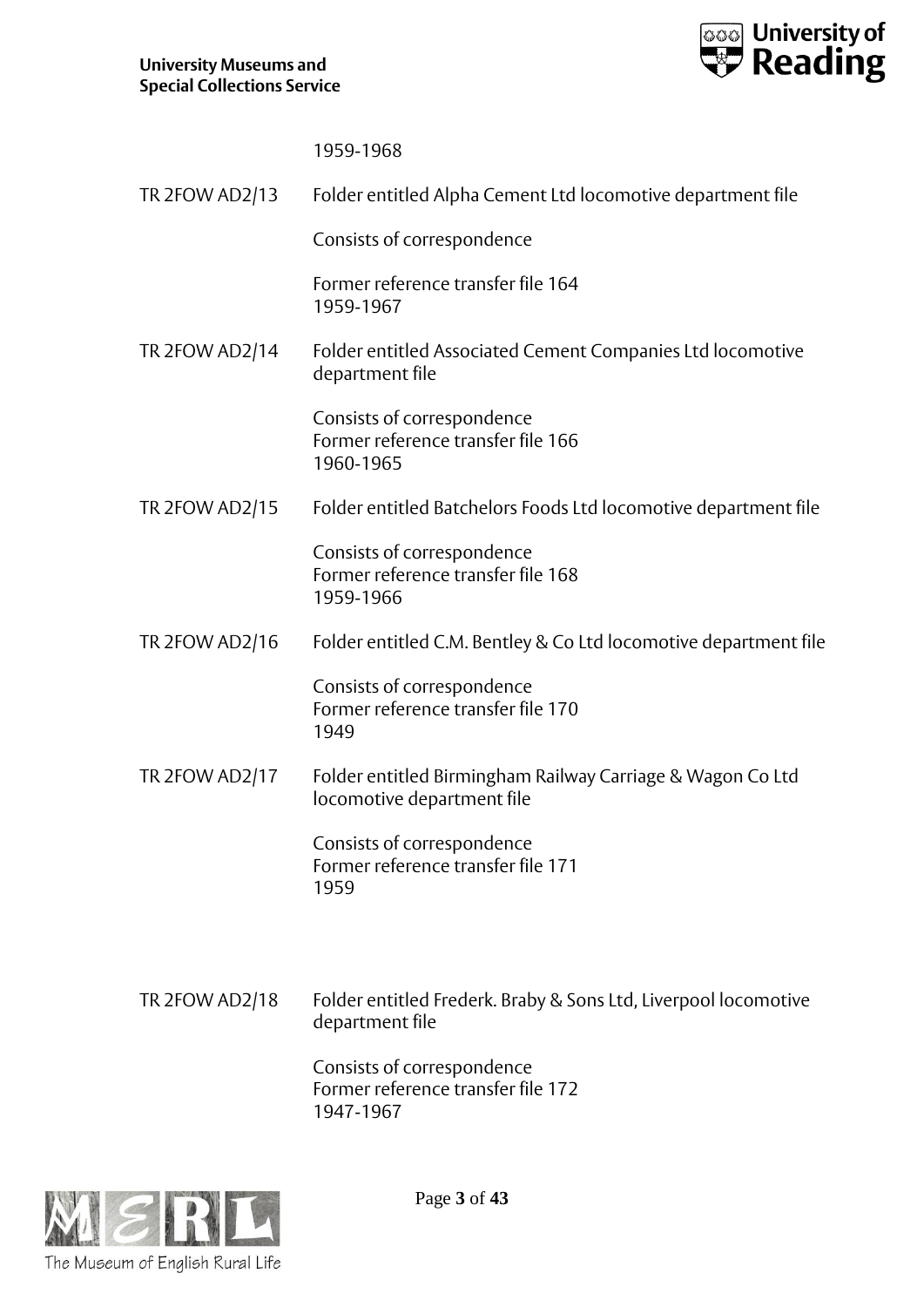

| TR 2FOW AD2/19        | Folder entitled British Aluminium Co Ltd                                                |
|-----------------------|-----------------------------------------------------------------------------------------|
|                       | Consists of correspondence<br>Former reference transfer file 173<br>1954-1967           |
| TR 2FOW AD2/20        | Folder entitled B.O.E.C.C. Limited                                                      |
|                       | Consists of correspondence<br>Former reference transfer file 174<br>1951-1961           |
| <b>TR 2FOW AD2/21</b> | Folder entitled Central Electricity Generating Board, Roosecote<br><b>Power Station</b> |
|                       | Consists of correspondence<br>Former reference transfer file 175<br>1951-1955           |
| <b>TR 2FOW AD2/22</b> | Folder entitled British Engineers Association                                           |
|                       | Consists of correspondence<br>Former reference transfer file 176<br>1953-1958           |
| <b>TR 2FOW AD2/23</b> | Folder entitled British Railway (B.T.C.) General                                        |
|                       | Consists of correspondence<br>Former reference transfer file 177<br>1956-1968           |
| <b>TR 2FOW AD2/24</b> | Folder entitled B.S.E. Ltd                                                              |
|                       | Consists of correspondence<br>Former reference transfer file 178<br>1951-1958           |
| <b>TR 2FOW AD2/25</b> | Folder entitled British United Traction Ltd                                             |
|                       | Consists of correspondence<br>Former reference transfer file 179<br>1957-1960           |
| <b>TR 2FOW AD2/26</b> | Folder entitled Locomotive and Allied Manufacturers' Association<br>of Great Britain    |



Page **4** of **43**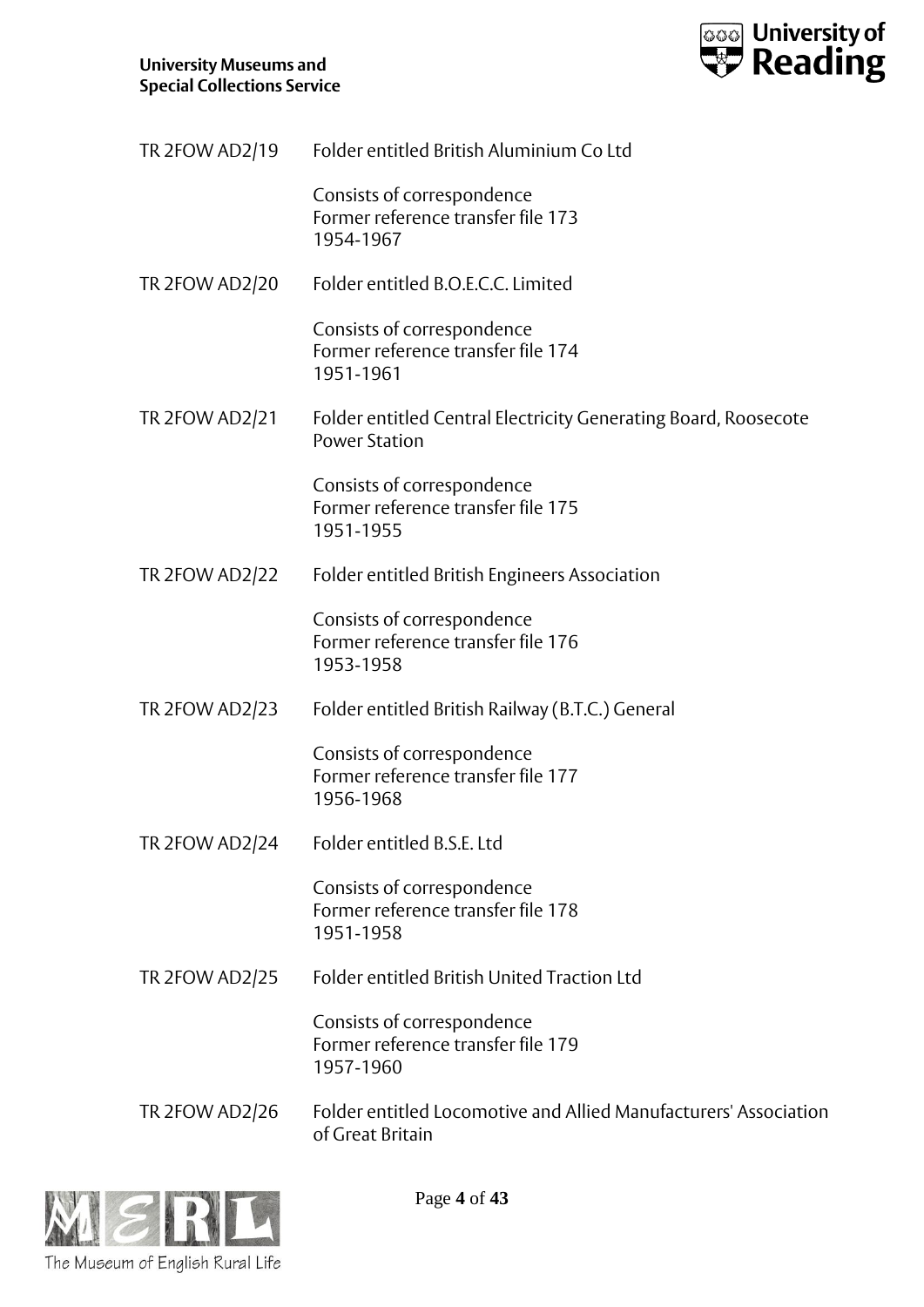

|                | Consists of correspondence<br>Former reference transfer file 180<br>1960             |
|----------------|--------------------------------------------------------------------------------------|
| TR 2FOW AD2/27 | Folder entitled Locomotive and Allied Manufacturers' Association<br>of Great Britain |
|                | Consists of correspondence<br>Former reference transfer file 181<br>1960             |
| TR 2FOW AD2/28 | Folder entitled Locomotive and Allied Manufacturers' Association<br>of Great Britain |
|                | Consists of correspondence<br>Former reference transfer file 182<br>1954-1959        |
| TR 2FOW AD2/29 | Folder entitled Central Electricity Generating Board, Leeds                          |
|                | Consists of correspondence<br>Former reference transfer file 183<br>1949-1959        |
| TR 2FOW AD2/30 | <b>Folder entitled Colvilles Ltd</b>                                                 |
|                | Consists of correspondence<br>Former reference transfer file 184<br>1956-1960        |
| TR 2FOW AD2/31 | Folder entitled New Zealand Government Railways                                      |
|                | Consists of correspondence<br>Former reference transfer file 193<br>1951-1953        |
| TR 2FOW AD2/32 | Folder entitled North Eastern Gas Board, Birkshall Gas Works,<br><b>Bradford</b>     |
|                | Consists of correspondence<br>Former reference transfer file 194<br>1951-1959        |
| TR 2FOW AD2/33 | Folder entitled Pakistan Ordnance Factories                                          |
|                | Consists of correspondence                                                           |



Page **5** of **43**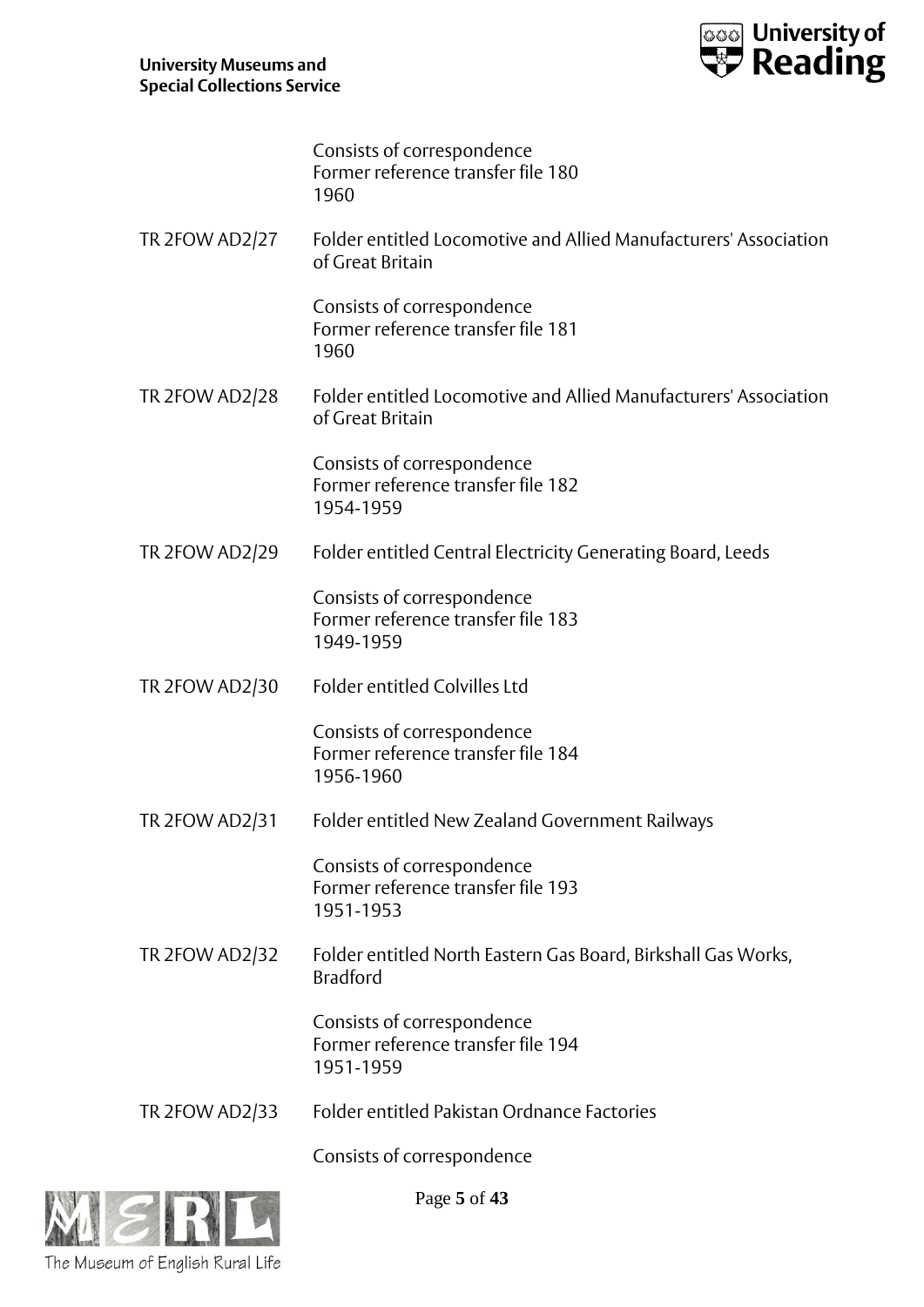

Former reference transfer file 195 1951-1968

TR 2FOW AD2/34 Folder entitled Petters Ltd

Consists of correspondence Former reference transfer file 196 1953-1960

TR 2FOW AD2/35 Folder entitled Pressed Steel Co Ltd

Consists of correspondence Former reference transfer file 197 1956-1960

TR 2FOW AD2/36 Folder entitled Self Changing Gears Ltd

Consists of correspondence Former reference transfer file 198 1957-1960

TR 2FOW AD2/37 Folder entitled Shell Refining Company Ltd

Consists of correspondence Former reference transfer file 199 1956-1960

TR 2FOW AD2/38 Folder entitled Federation of Manufacturers of Contractors' Plant

Consists of correspondence Former reference transfer file 185 1958-1959

TR 2FOW AD2/39 Folder entitled Federation of British Industries

Consists of correspondence Former reference transfer file 186 1959-1960

TR 2FOW AD2/40 Folder entitled Leyland Motors Ltd

Consists of correspondence Former reference transfer file 187 1950-1960



Page **6** of **43**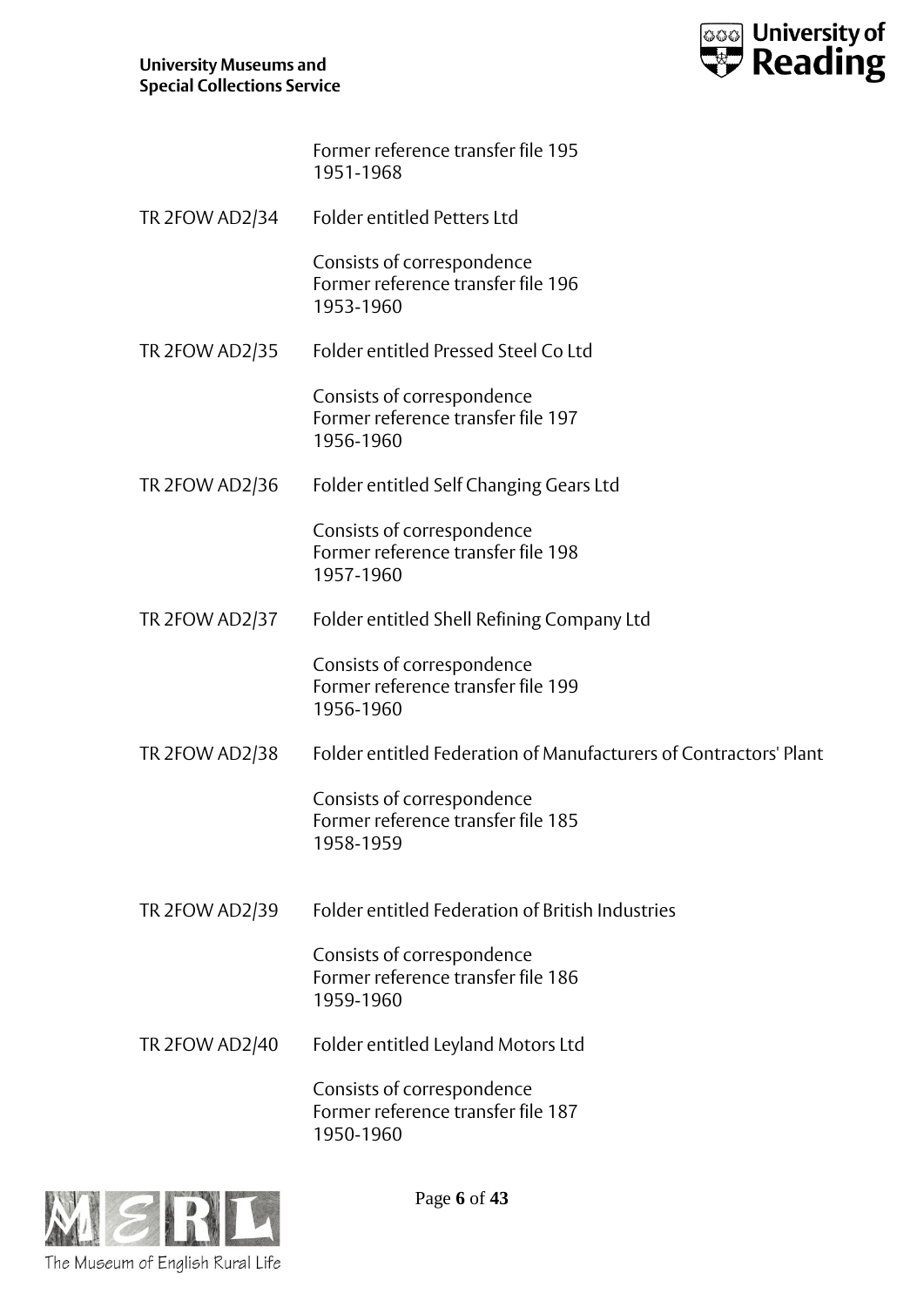

| TR 2FOW AD2/41        | Folder entitled   & H McLaren Ltd                                             |
|-----------------------|-------------------------------------------------------------------------------|
|                       | Consists of correspondence<br>Former reference transfer file 188<br>1956-1958 |
| TR 2FOW AD2/42        | Folder entitled Ministry of Supply                                            |
|                       | Consists of correspondence<br>Former reference transfer file 189<br>1953-1960 |
| TR 2FOW AD2/43        | Folder entitled Morris Motors Ltd                                             |
|                       | Consists of correspondence<br>Former reference transfer file 190<br>1951-1960 |
| <b>TR 2FOW AD2/44</b> | Folder entitled Motherwell Bridge and Engineering Co Ltd                      |
|                       | Consists of correspondence<br>Former reference transfer file 191<br>1950-1960 |
| TR 2FOW AD2/45        | Folder entitled North Devon Clay                                              |
|                       | Consists of correspondence<br>Former reference transfer file 192<br>1951-1959 |
| TR 2FOW AD2/46        | Folder entitled South Durham Steel and Iron Co Ltd                            |
|                       | Consists of correspondence<br>Former reference transfer file 201<br>1955-1960 |
| TR 2FOW AD2/47        | Folder entitled Thos. W. Ward Ltd                                             |
|                       | Consists of correspondence<br>Former reference transfer file 202<br>1960      |
| <b>TR 2FOW AD2/48</b> | Folder entitled Miscellaneous P                                               |



Page **7** of **43**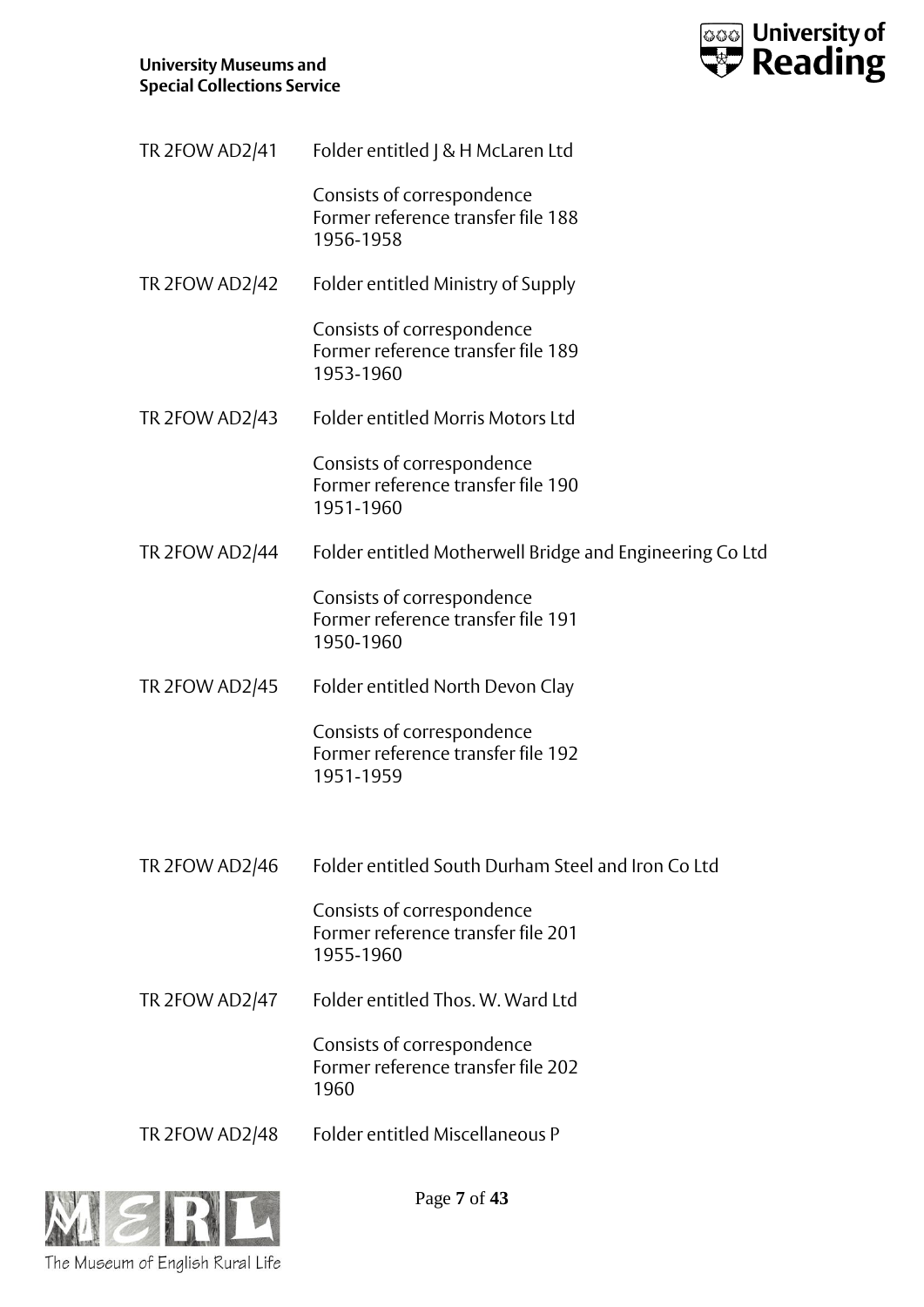

|                       | Consists of correspondence<br>Former reference transfer file 203<br>1950s-1960s                       |
|-----------------------|-------------------------------------------------------------------------------------------------------|
| TR 2FOW AD2/49        | Folder entitled Rendel Palmer & Tritton Ltd                                                           |
|                       | Consists of correspondence<br>Former reference transfer file 204<br>1958-1959                         |
| TR 2FOW AD2/50        | Folder entitled Gas Board - general                                                                   |
|                       | Consists of correspondence<br>Former reference transfer file 205<br>1952-1959                         |
| <b>TR 2FOW AD2/51</b> | Folder entitled C.E.G.B. Willington 'B' Power Station                                                 |
|                       | Consists of correspondence<br>Former reference transfer file 207<br>17 Mar 1960                       |
| <b>TR 2FOW AD2/52</b> | Folder entitled Central Electricity Generating Board, Manchester<br>for Ferrybridge 'B' Power Station |
|                       | Consists of correspondence<br>Former reference transfer file 207<br>6 May 1960                        |
| TR 2FOW AD2/53        | Folder entitled Central Electricity Generating Board, Manchester<br>for Padiham 'B' Power Station     |
|                       | Consists of correspondence<br>Former reference transfer file 207<br>29 Apr 1960                       |
| <b>TR 2FOW AD2/54</b> | Folder entitled Central Electricity Generating Board, Wakefield                                       |
|                       | Consists of correspondence<br>Former reference transfer file 207<br>25 Feb 1959                       |
| TR 2FOW AD2/55        | Folder entitled High Marnham Power Station through Sir Alfred<br>McAlpine & Son Ltd                   |
|                       |                                                                                                       |

Consists of correspondence



Page **8** of **43**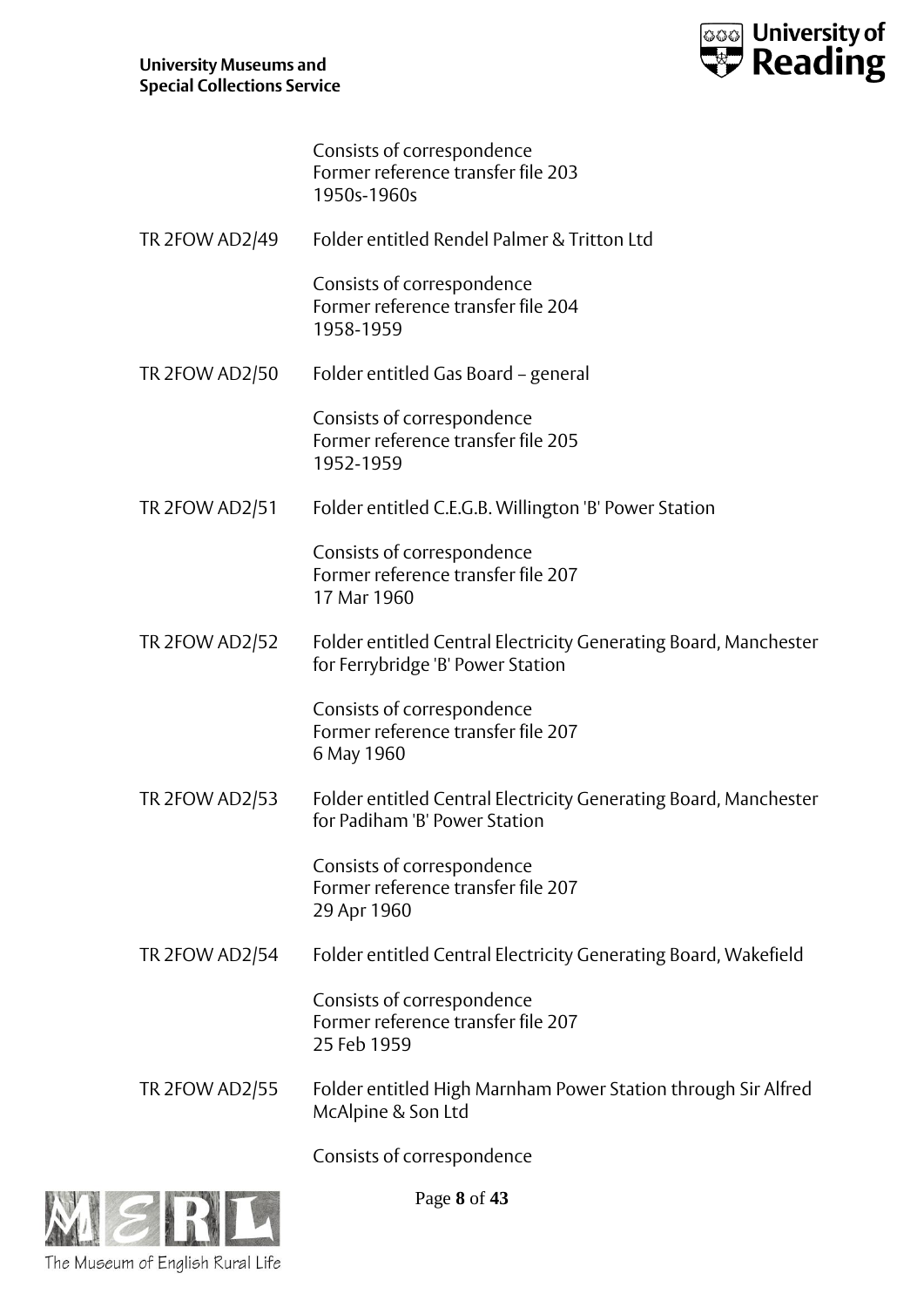

Former reference transfer file 207 5 Sept 1957

TR 2FOW AD2/56 Folder entitled Central Electricity Generating Board for Richborough Power Station

> Consists of correspondence Former reference transfer file 207 6 Feb 1961

TR 2FOW AD2/57 Folder entitled Central Electricity Generating Board for Richborough Power Station

> Consists of correspondence Former reference transfer file 207 13 Aug 1958

TR 2FOW AD2/58 Folder entitled Quotation for Fowler diesel locomotives, 3-333 BHP type )-6-0 4'8 1/2" gauge diesel hydraulic shunting locomotives

> Consists of correspondence Former reference transfer file 208 1958

TR 2FOW AD2/59 Folder entitled Quotation for Fowler 200 BHP diesel shunting locomotives, British Transport Commission

> Consists of correspondence Former reference transfer file 208 1958

TR 2FOW AD2/60 Folder entitled British Transport Commission, London

Consists of correspondence Former reference transfer file 208 2 Jan 1958

TR 2FOW AD2/61 Folder entitled British Transport Commission, London, 37 sets of power equipment for 200 HP locomotives

> Consists of correspondence Former reference transfer file 208 1958



Page **9** of **43**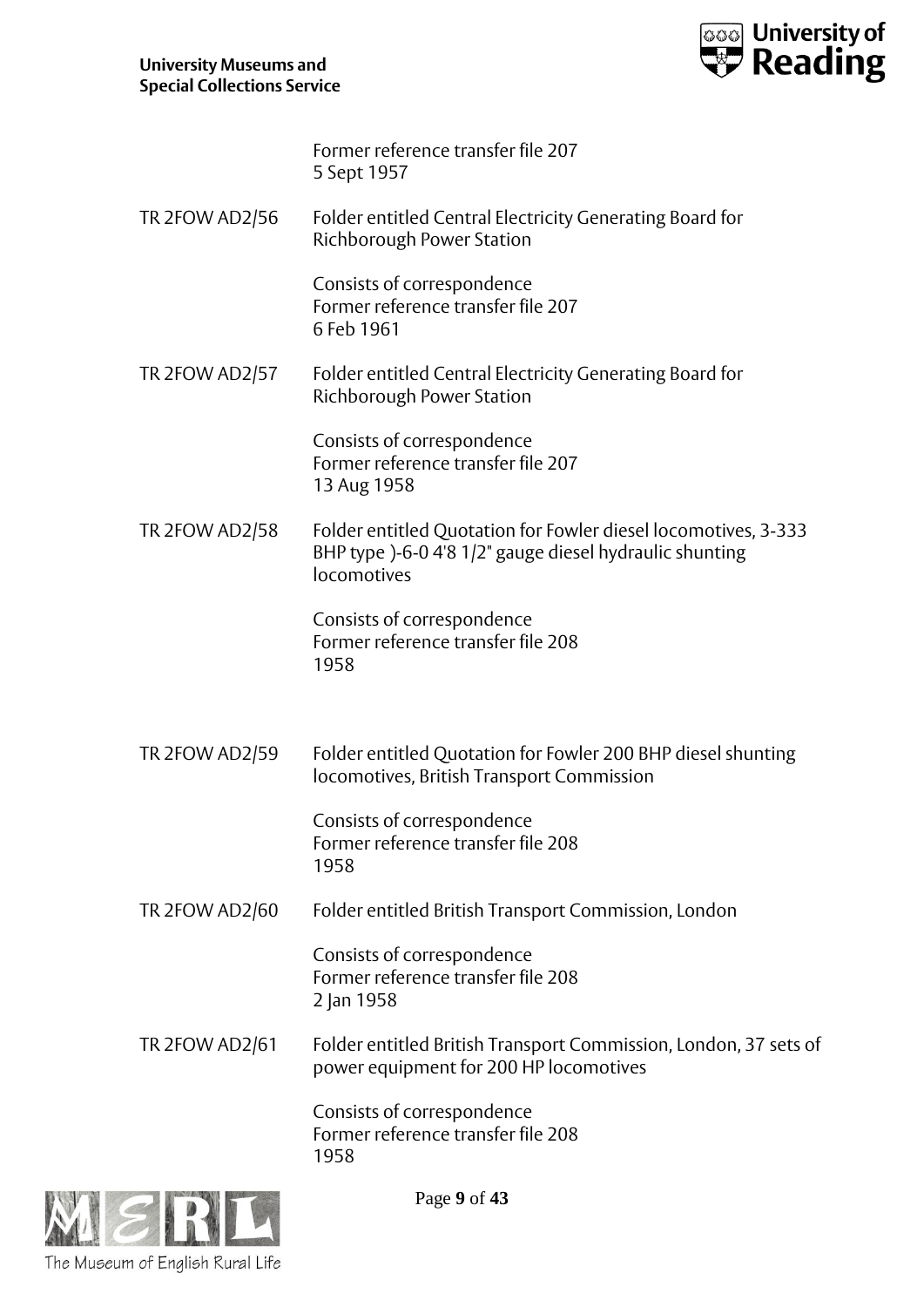

| <b>TR 2FOW AD2/62</b> | Folder entitled British Transport Commission, London, for 3 -120<br><b>BHP</b> diesel locomotives |
|-----------------------|---------------------------------------------------------------------------------------------------|
|                       | Consists of correspondence<br>Former reference transfer file 208<br>8 Jul 1958                    |
| TR 2FOW AD2/63        | Folder entitled British Transport Commission, 180-200 HP<br>locomotives                           |
|                       | Consists of correspondence<br>Former reference transfer file 208<br>1958                          |
| <b>TR 2FOW AD2/64</b> | Folder entitled The Locomotive and Allied Manufacturers'<br><b>Association of Great Britain</b>   |
|                       | Consists of correspondence<br>Former reference transfer file 211<br>1961                          |
|                       |                                                                                                   |
| TR 2FOW AD2/65        | Folder entitled A miscellaneous                                                                   |
|                       | Consists of correspondence<br>Former reference transfer file 212<br>1950-1960                     |
| <b>TR 2FOW AD2/66</b> | Folder entitled F miscellaneous                                                                   |
|                       | Consists of correspondence<br>Former reference transfer file 213<br>1951-1961                     |
| <b>TR 2FOW AD2/67</b> | Folder entitled transfer file 214                                                                 |
|                       | Consists of correspondence<br>Former reference transfer file 213<br>1949-1960                     |

TR 2FOW AD2/68 Folder entitled T miscellaneous

Consists of correspondence



Page **10** of **43**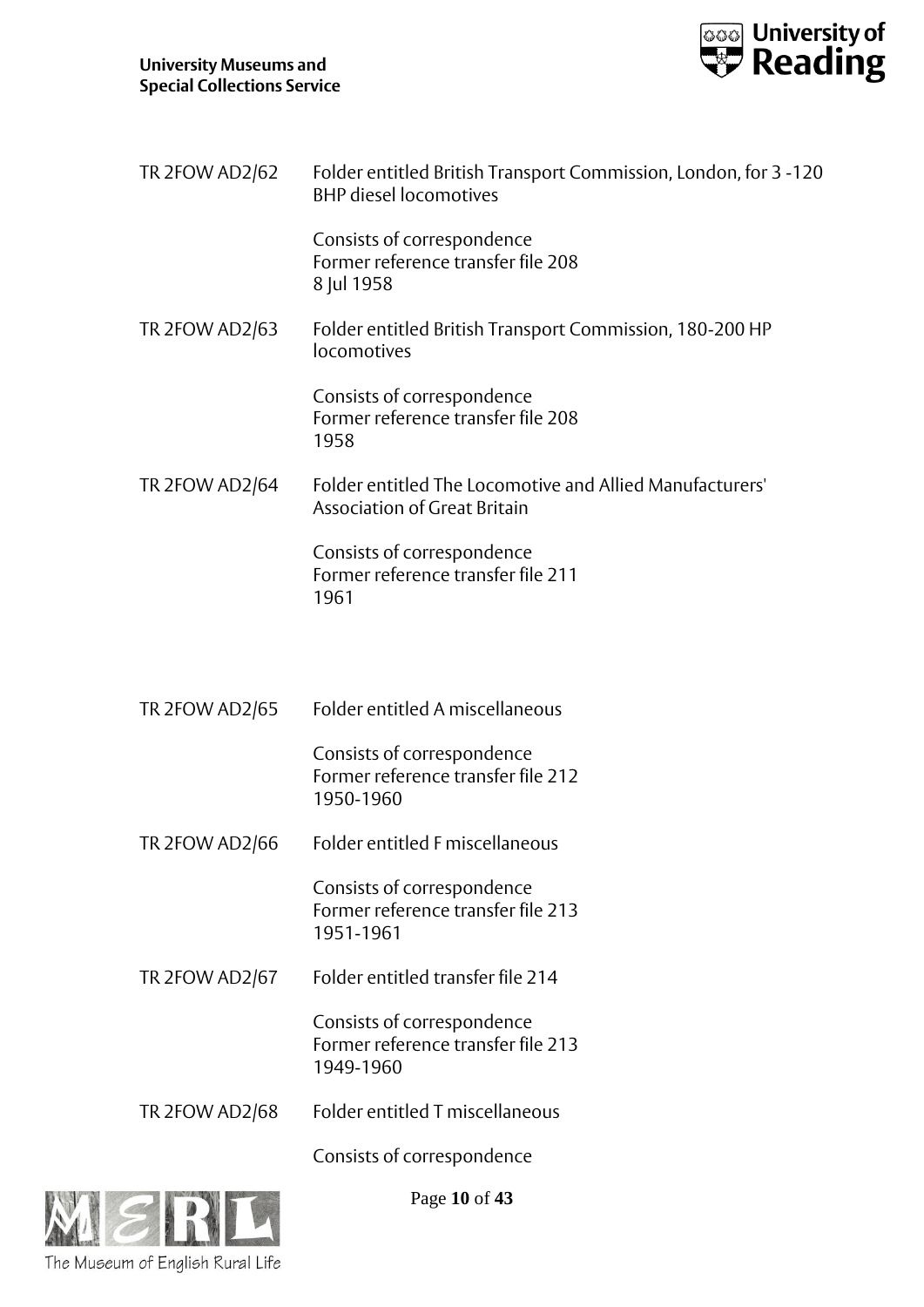

|                | Former reference transfer file 213<br>1950-1961                                      |
|----------------|--------------------------------------------------------------------------------------|
| TR 2FOW AD2/69 | Folder entitled Tasmania (Railways etc)                                              |
|                | Consists of correspondence<br>Former reference transfer file 216<br>1952-1959        |
| TR 2FOW AD2/70 | Folder entitled Locomotive and Allied Manufacturers' Association<br>of Great Britain |
|                | Consists of correspondence<br>Former reference transfer file 217<br>1961             |
| TR 2FOW AD2/71 | Folder entitled British United Traction Ltd                                          |
|                | Consists of correspondence<br>Former reference transfer file 218<br>1960-1963        |
| TR 2FOW AD2/72 | Folder entitled Central Electricity Generating Board Blyth B<br>generating station   |
|                | Consists of correspondence<br>Former reference transfer file 219<br>1961             |
| TR 2FOW AD2/73 | Folder entitled Dalmia Cement Ltd                                                    |
|                | Consists of correspondence<br>Former reference transfer file 220<br>1954-1961        |
| TR 2FOW AD2/74 | Folder entitled Esso Petroleum Co Ltd                                                |
|                | Consists of correspondence<br>Former reference transfer file 221<br>1955-1961        |
| TR 2FOW AD2/75 | Folder entitled Sudan Gezira Board                                                   |
|                | Consists of correspondence<br>Former reference transfer file 222<br>1960             |



Page **11** of **43**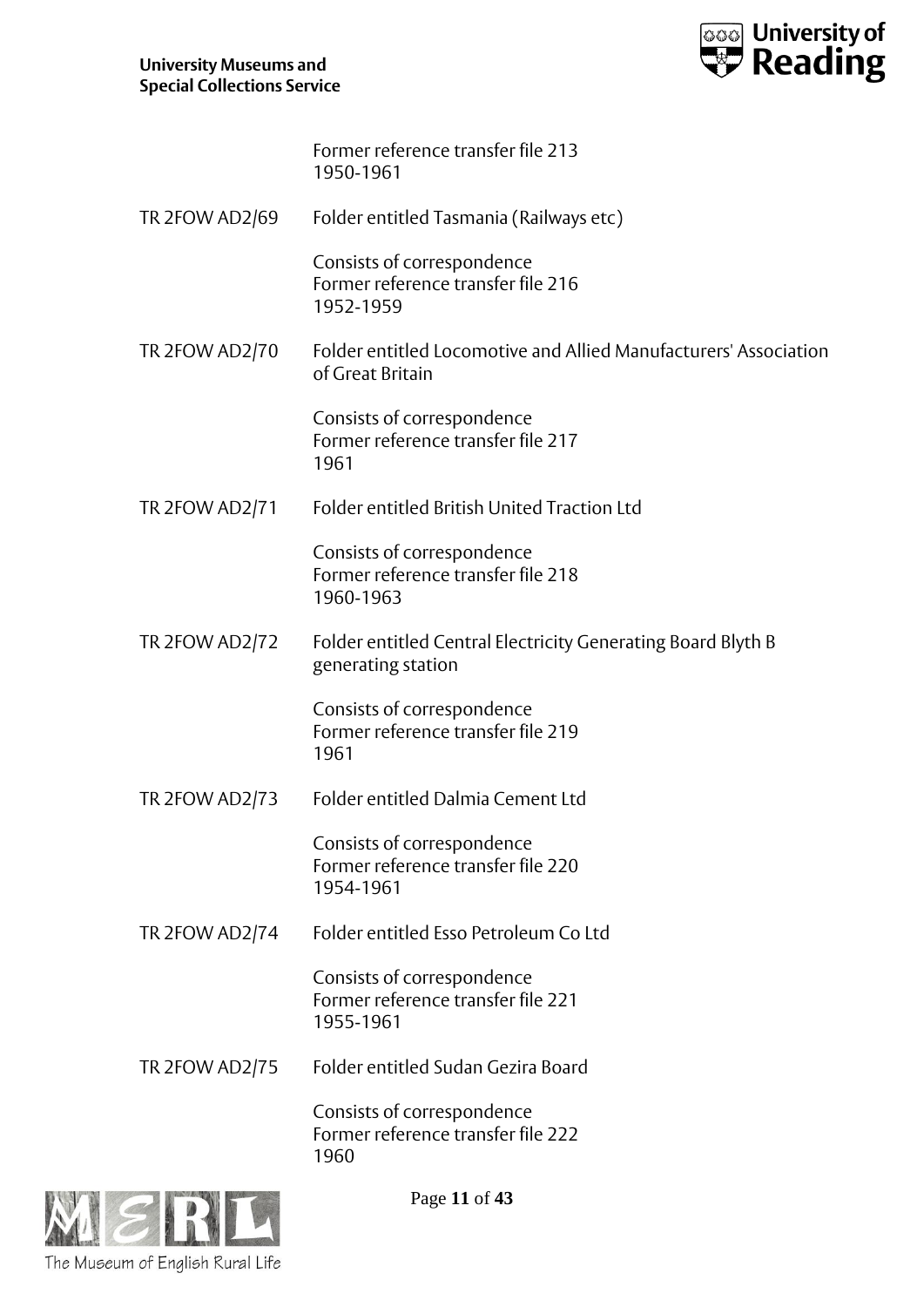

| TR 2FOW AD2/76        | Folder entitled Thos. W. Ward Ltd                                             |
|-----------------------|-------------------------------------------------------------------------------|
|                       | Consists of correspondence<br>Former reference transfer file 223<br>1959-1961 |
| TR 2FOW AD2/77        | Folder entitled Imperial Chemical Industries Ltd                              |
|                       | Consists of correspondence<br>Former reference transfer file 224<br>1956-1961 |
| TR 2FOW AD2/78        | Folder entitled Federation of British Industries                              |
|                       | Consists of correspondence<br>Former reference transfer file 225<br>1960-1961 |
| TR 2FOW AD2/79        | Folder entitled Rolls Royce Ltd                                               |
|                       | Consists of correspondence<br>Former reference transfer file 226<br>1957-1961 |
| <b>TR 2FOW AD2/80</b> | Folder entitled Alfred Wiseman & Co Ltd                                       |
|                       | Consists of correspondence<br>Former reference transfer file 227<br>1957-1961 |
| <b>TR 2FOW AD2/81</b> | Folder entitled Thos. W. Ward Ltd                                             |
|                       | Consists of correspondence<br>Former reference transfer file 228<br>1960-1961 |
| <b>TR 2FOW AD2/82</b> | Folder entitled Ministry of Supply, Ministry of Works                         |
|                       | Consists of correspondence<br>Former reference transfer file 229<br>1959-1961 |
| TR 2FOW AD2/83        | Folder entitled Milford Docks Co Ltd                                          |



Page **12** of **43**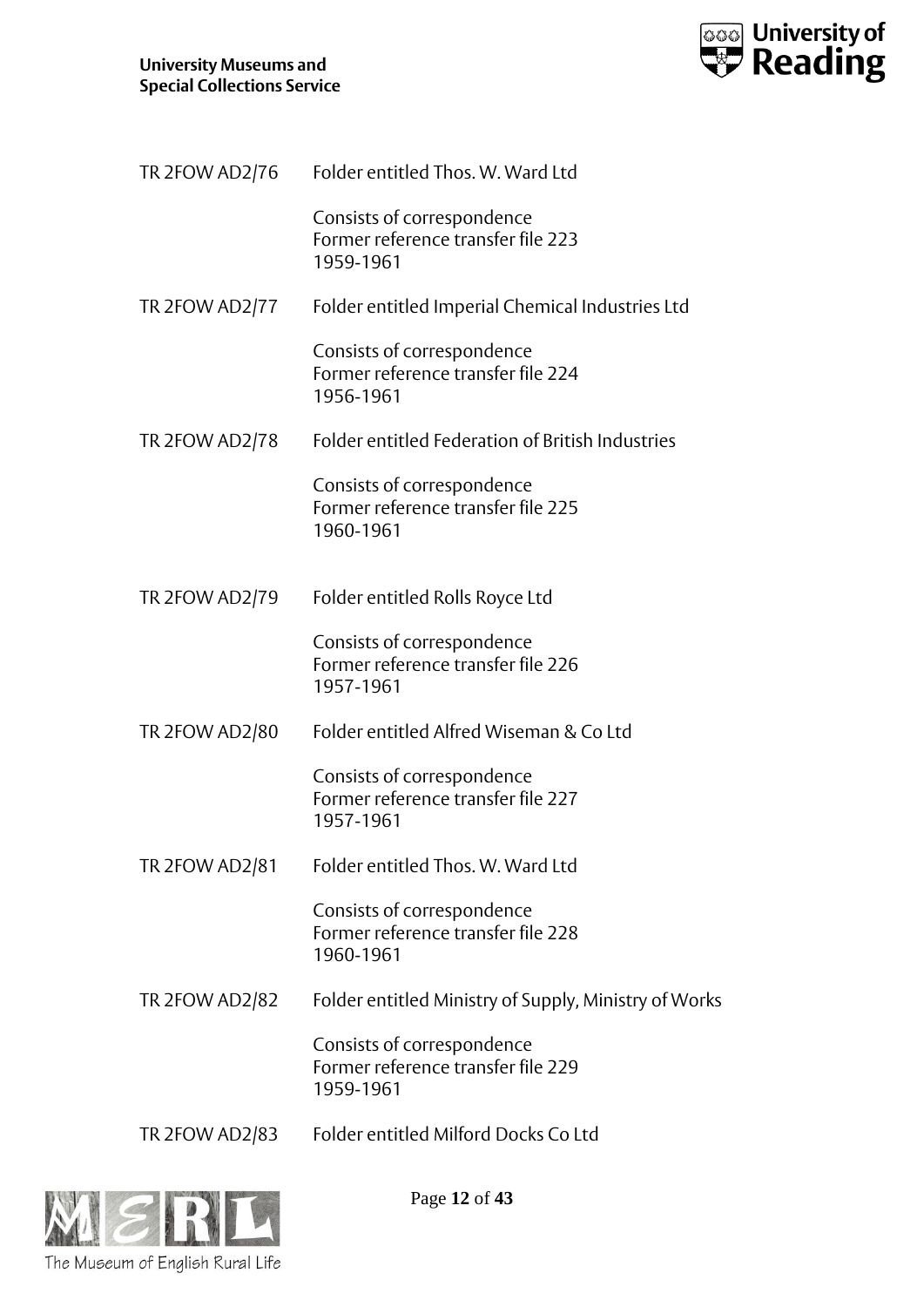

|                       | Consists of correspondence<br>Former reference transfer file 230<br>1946-1960        |
|-----------------------|--------------------------------------------------------------------------------------|
| TR 2FOW AD2/84        | Folder entitled Marshalls (Pakistan) Ltd                                             |
|                       | Consists of correspondence<br>Former reference transfer file 231<br>1956-1961        |
| <b>TR 2FOW AD2/85</b> | Folder entitled Maclaurin Barrow & Co Ltd, Maclaurin Morrison y<br>Cia S.A.          |
|                       | Consists of correspondence<br>Former reference transfer file 232<br>1956-1961        |
| TR 2FOW AD2/86        | Folder entitled Locomotive and Allied Manufacturers' Association<br>of Great Britain |
|                       | Consists of correspondence<br>Former reference transfer file 233<br>1960-1961        |
| <b>TR 2FOW AD2/87</b> | Folder entitled British Transport Commission for Southampton<br><b>Docks</b>         |
|                       | Consists of correspondence<br>Former reference transfer file 235<br>1960             |
| TR 2FOW AD2/88        | Folder entitled War Office R.O.F. Pembrey                                            |
|                       | Consists of correspondence<br>Former reference transfer file 236<br>16 Nov 1960      |
| TR 2FOW AD2/89        | Folder entitled Farchy (Great Britain) Ltd                                           |
|                       | Consists of correspondence<br>Former reference transfer file 236<br>16 Nov 1960      |
| TR 2FOW AD2/90        | <b>Folder entitled Miscellaneous S</b>                                               |



Page **13** of **43**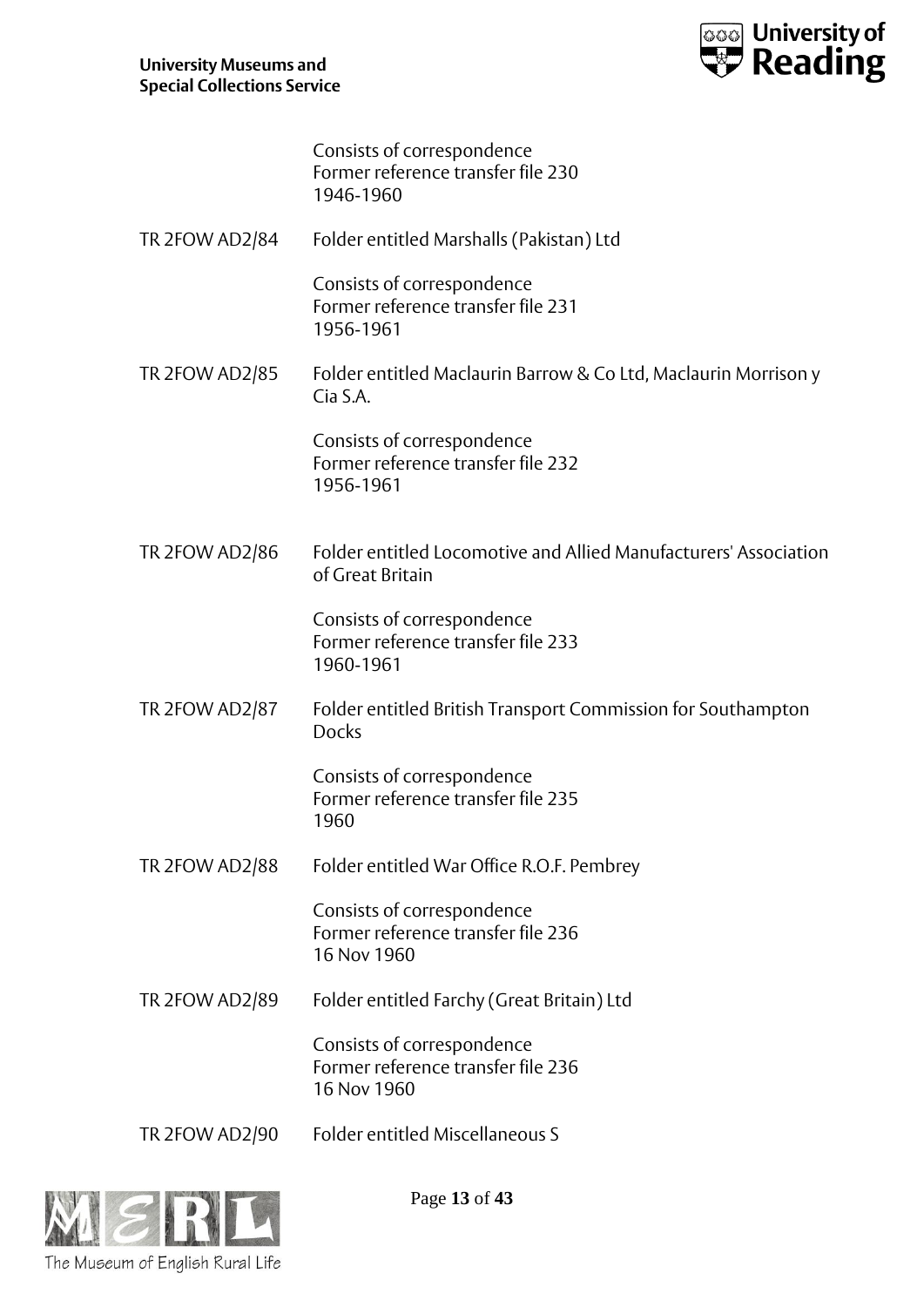

|                       | Consists of correspondence<br>Former reference transfer file 238<br>1950s-1960s              |
|-----------------------|----------------------------------------------------------------------------------------------|
| TR 2FOW AD2/91        | Folder entitled Transfer file 239                                                            |
|                       | Consists of correspondence<br>Former reference transfer file 239<br>1951-1958                |
| <b>TR 2FOW AD2/92</b> | Folder entitled Miscellaneous C                                                              |
|                       | Consists of correspondence<br>Former reference transfer file 240<br>1959-1963                |
| <b>TR 2FOW AD2/93</b> | Folder entitled Transfer file 241                                                            |
|                       | Consists of correspondence<br>Former reference transfer file 241<br>1951-1961                |
| <b>TR 2FOW AD2/94</b> | Folder entitled Locomotive & Allied Manufacturers' Association of<br>Great Britain (General) |
|                       | Consists of correspondence<br>Former reference transfer file 242<br>1961-1962                |
| <b>TR 2FOW AD2/95</b> | Folder entitled English Steel Rolling Mills Corporation Ltd,<br>Sheffield                    |
|                       | Consists of correspondence<br>Former reference transfer file 243<br>1962                     |
| <b>TR 2FOW AD2/96</b> | Folder entitled The Skinningrove Iron Co Ltd                                                 |
|                       | Consists of correspondence<br>Former reference transfer file 244<br>1962                     |
| <b>TR 2FOW AD2/97</b> | Folder entitled Malayan Railway Administration, Kuala Lumpur                                 |
|                       | Consists of correspondence                                                                   |
|                       |                                                                                              |



Page **14** of **43**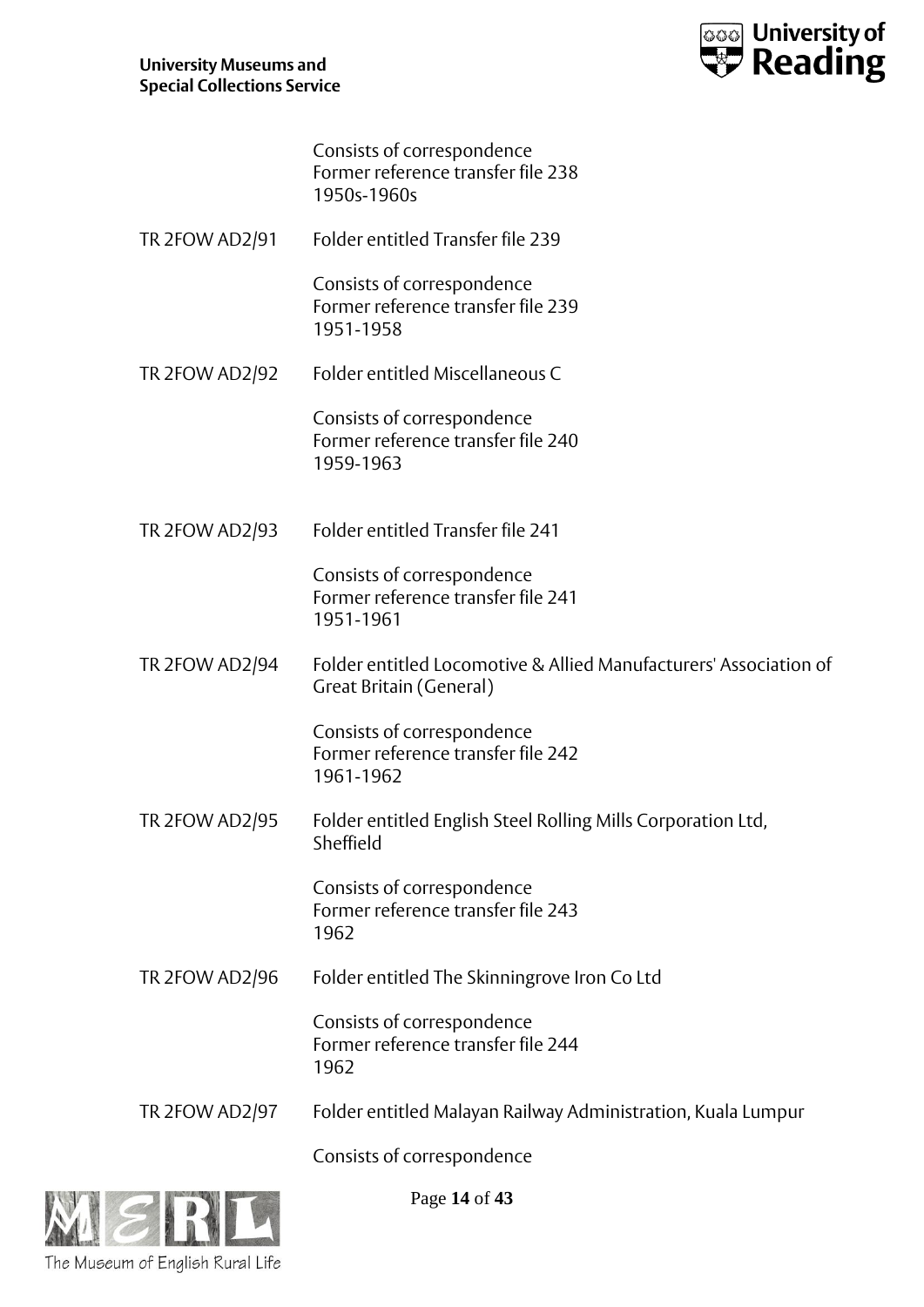

| Former reference transfer file 245 |  |
|------------------------------------|--|
| 1962                               |  |

TR 2FOW AD2/98 Folder entitled Peruvian Transport Purchasing Co Ltd

Consists of correspondence Former reference transfer file 246 1962

TR 2FOW AD2/99 Folder entitled Import Export Technical Ltd

Consists of correspondence Former reference transfer file 246 1960-1961

TR 2FOW AD2/100 Folder entitled British Transport Commission

Consists of correspondence Former reference transfer file 248 1960s

TR 2FOW AD2/101 Folder entitled War Office

Consists of correspondence Former reference transfer file 249 1962

TR 2FOW AD2/102 Folder entitled War Office, 10 diesel HYD locomotives

Consists of correspondence Former reference transfer file 250 1960

TR 2FOW AD2/103 Folder entitled Locomotive and Allied Manufacturers' Association of Great Britain

> Consists of correspondence Former reference transfer file 258 1962-1963

TR 2FOW AD2/104 Folder entitled R miscellaneous

Consists of correspondence Former reference transfer file 259 1962-1966



Page **15** of **43**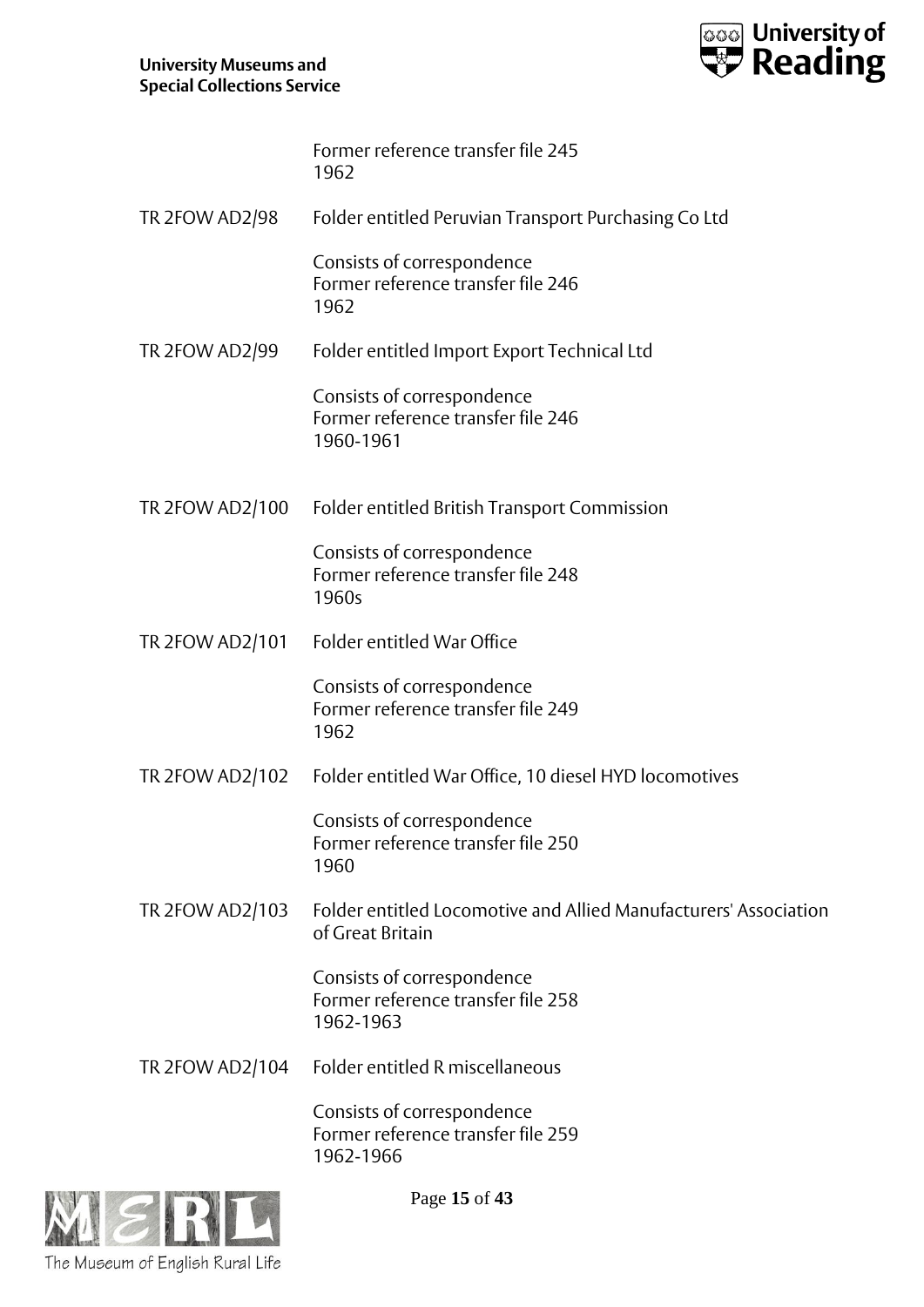

|                 | TR 2FOW AD2/105 Folder entitled M miscellaneous                                              |
|-----------------|----------------------------------------------------------------------------------------------|
|                 | Consists of correspondence<br>Former reference transfer file 260<br>1958                     |
| TR 2FOW AD2/106 | Folder entitled Roads Reconstruction Ltd, Frome, Somerset                                    |
|                 | Consists of correspondence<br>Former reference transfer file 261<br>1961-1963                |
| TR 2FOW AD2/107 | Folder entitled The Town Clerk, Sheffield for Sheffield Sewage<br><b>Disposal Department</b> |
|                 | Consists of correspondence<br>Former reference transfer file 262<br>1959-1960                |
| TR 2FOW AD2/108 | Folder entitled E miscellaneous                                                              |
|                 | Consists of correspondence<br>Former reference transfer file 263<br>1949-1963                |
| TR 2FOW AD2/109 | Folder entitled no. 255                                                                      |
|                 | Consists of correspondence<br>Former reference transfer file 255<br>1951-1958                |
| TR 2FOW AD2/110 | Folder entitled no. 256                                                                      |
|                 | Consists of correspondence<br>Former reference transfer file 256<br>1950-1954                |
| TR 2FOW AD2/111 | Folder entitled Federation of British Industries                                             |
|                 | Consists of correspondence<br>Former reference transfer file 253<br>1961-1962                |



Page **16** of **43**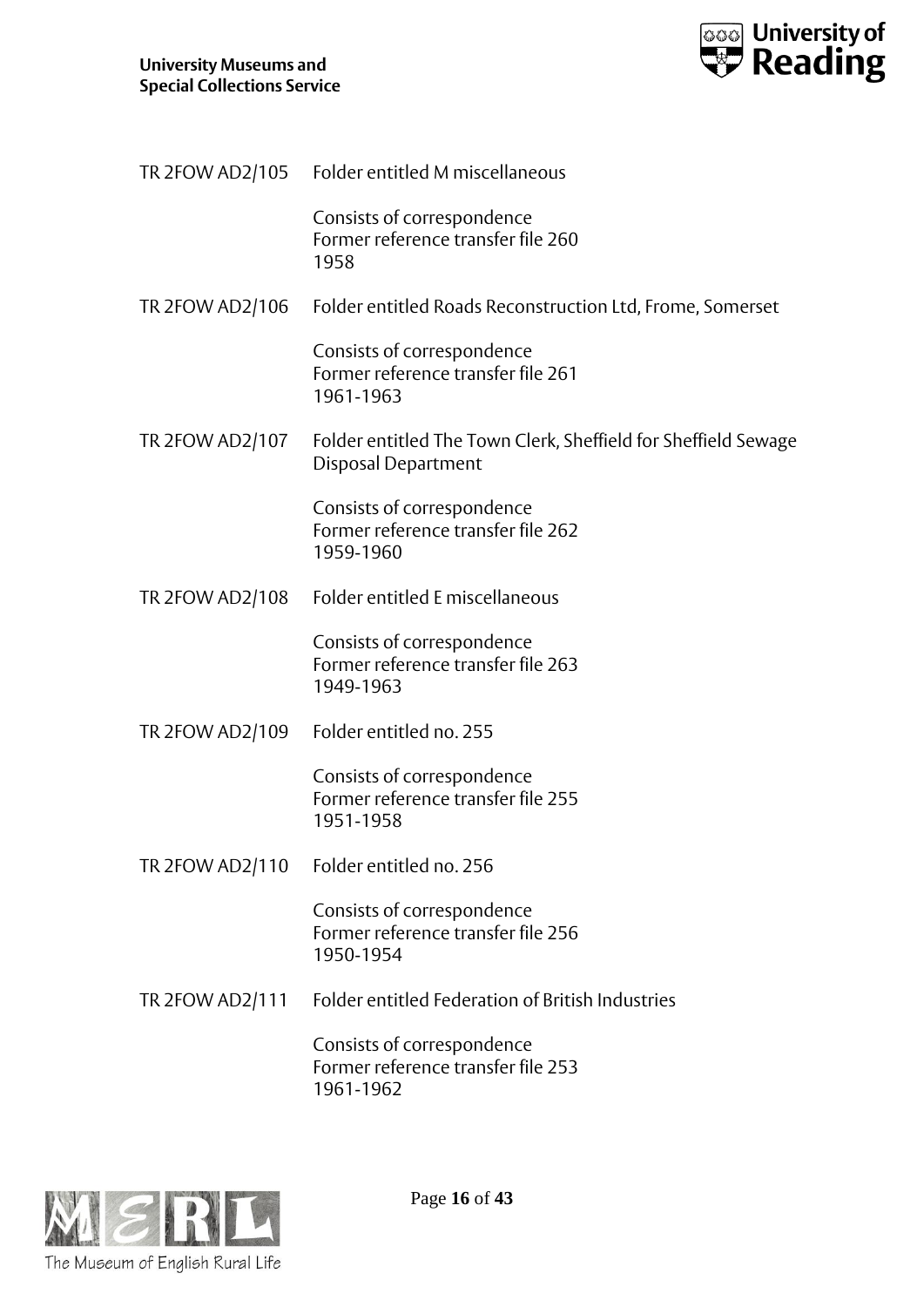

| TR 2FOW AD2/112 | Folder entitled Central Electricity Generating Board Thorpe Marsh<br><b>Power Station</b> |
|-----------------|-------------------------------------------------------------------------------------------|
|                 | Consists of correspondence<br>Former reference transfer file 254<br>1961-1962             |
| TR 2FOW AD2/113 | Folder entitled C.E.G.B. Drakelow power station                                           |
|                 | Consists of correspondence<br>Former reference transfer file 257<br>1962                  |
| TR 2FOW AD2/114 | Folder entitled no. 264                                                                   |
|                 | Consists of correspondence<br>Former reference transfer file 264<br>1963                  |
| TR 2FOW AD2/115 | Folder entitled Esso Petroleum Co Ltd                                                     |
|                 | Consists of correspondence<br>Former reference transfer file 265<br>1961-1963             |
| TR 2FOW AD2/116 | Folder entitled G & T Earle Ltd                                                           |
|                 | Consists of correspondence<br>Former reference transfer file 266<br>1954-1963             |
| TR 2FOW AD2/117 | Folder entitled Jos. Crosfield & Sons Ltd                                                 |
|                 | Consists of correspondence<br>Former reference transfer file 267<br>1956-1963             |
| TR 2FOW AD2/118 | Folder entitled Colonial Sugar Refining Co Ltd                                            |
|                 | Consists of correspondence<br>Former reference transfer file 268<br>1950-1960             |
| TR 2FOW AD2/119 | Folder entitled Central Electricity Generating Board                                      |



Page **17** of **43**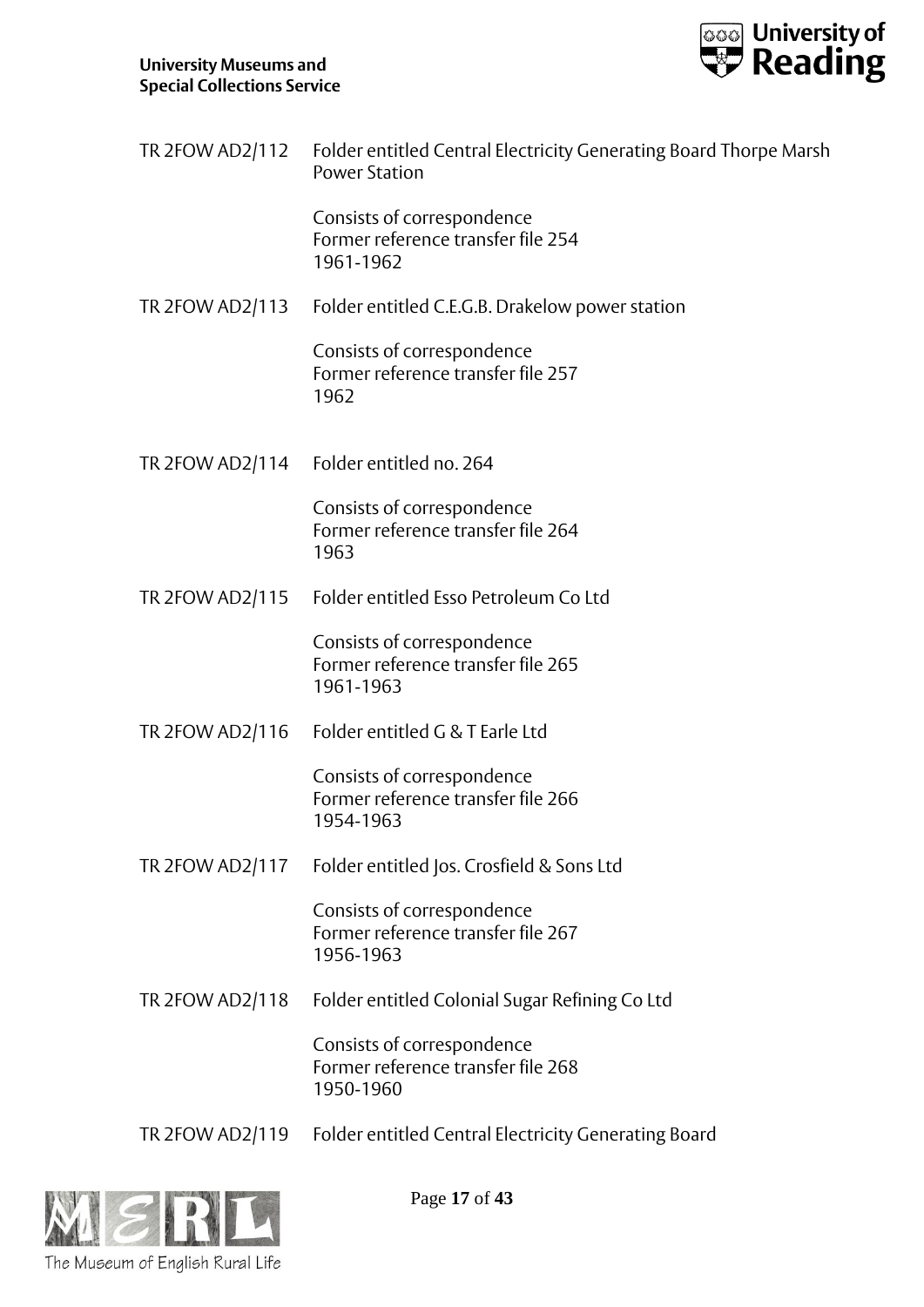

Consists of correspondence Former reference transfer file 269 1954-1963

TR 2FOW AD2/120 Folder entitled British Twin Disc Ltd

Consists of correspondence Former reference transfer file 270 1957-1963

TR 2FOW AD2/121 Folder entitled British Sugar Corporation Ltd

Consists of correspondence Former reference transfer file 271 1945-1963

TR 2FOW AD2/122 Folder entitled B.P. Trading Ltd

Consists of correspondence Former reference transfer file 272 1959-1963

TR 2FOW AD2/123 Folder entitled Board of Trade

Consists of correspondence Former reference transfer file 273 1958-1963

TR 2FOW AD2/124 Folder entitled Barrow Ironworks Ltd

Consists of correspondence Former reference transfer file 274 1957-1963

TR 2FOW AD2/125 Folder entitled Leyland Motors Ltd

Consists of correspondence Former reference transfer file 275 1960-1963

TR 2FOW AD2/126 Folder entitled Locomotive and Allied Manufacturers Association of Great Britain

Consists of correspondence



Page **18** of **43**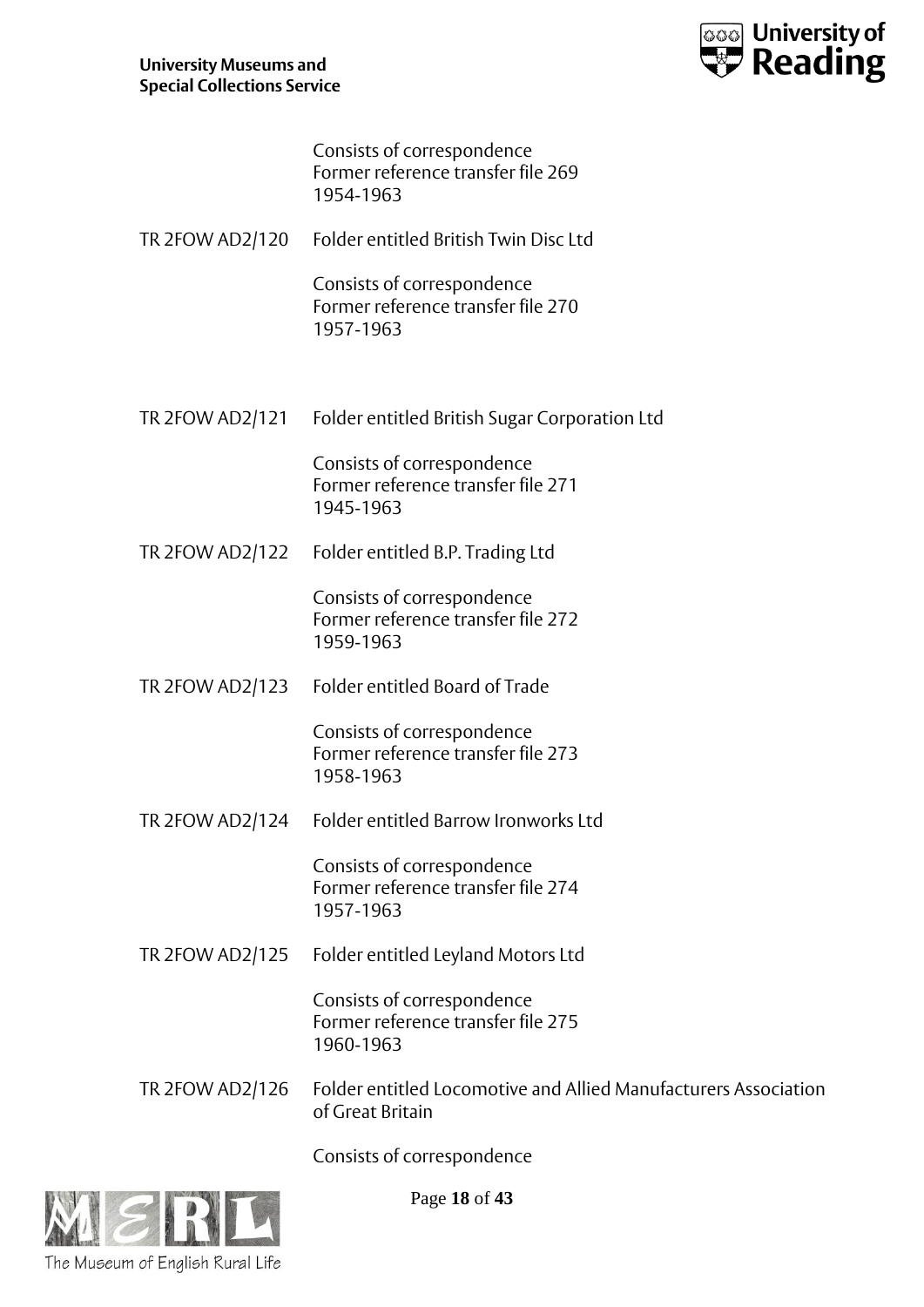

Former reference transfer file 276 1962-1963

TR 2FOW AD2/127 Folder entitled Locomotive and Allied Manufacturers Association of Great Britain

> Consists of correspondence Former reference transfer file 27 1963

TR 2FOW AD2/128 Folder entitled Locomotive and Allied Manufacturers Association of Great Britain

> Consists of correspondence Former reference transfer file 278 1961-1963

TR 2FOW AD2/129 Folder entitled Ketton Portland Cement Co Ltd

Consists of correspondence Former reference transfer file 279 1957-1963

TR 2FOW AD2/130 Folder entitled Thos. W. Ward Ltd

Consists of correspondence Former reference transfer file 280 1962-1963

TR 2FOW AD2/131 Folder entitled National Coal Board

Consists of correspondence Former reference transfer file 281 1960-1963

TR 2FOW AD2/132 Folder entitled Hindustan Sugar Mills

Consists of correspondence Former reference transfer file 283 1951-1954

TR 2FOW AD2/133 Folder entitled Imperial Tobacco Co Ltd

Consists of correspondence Former reference transfer file 282 1950-1959



Page **19** of **43**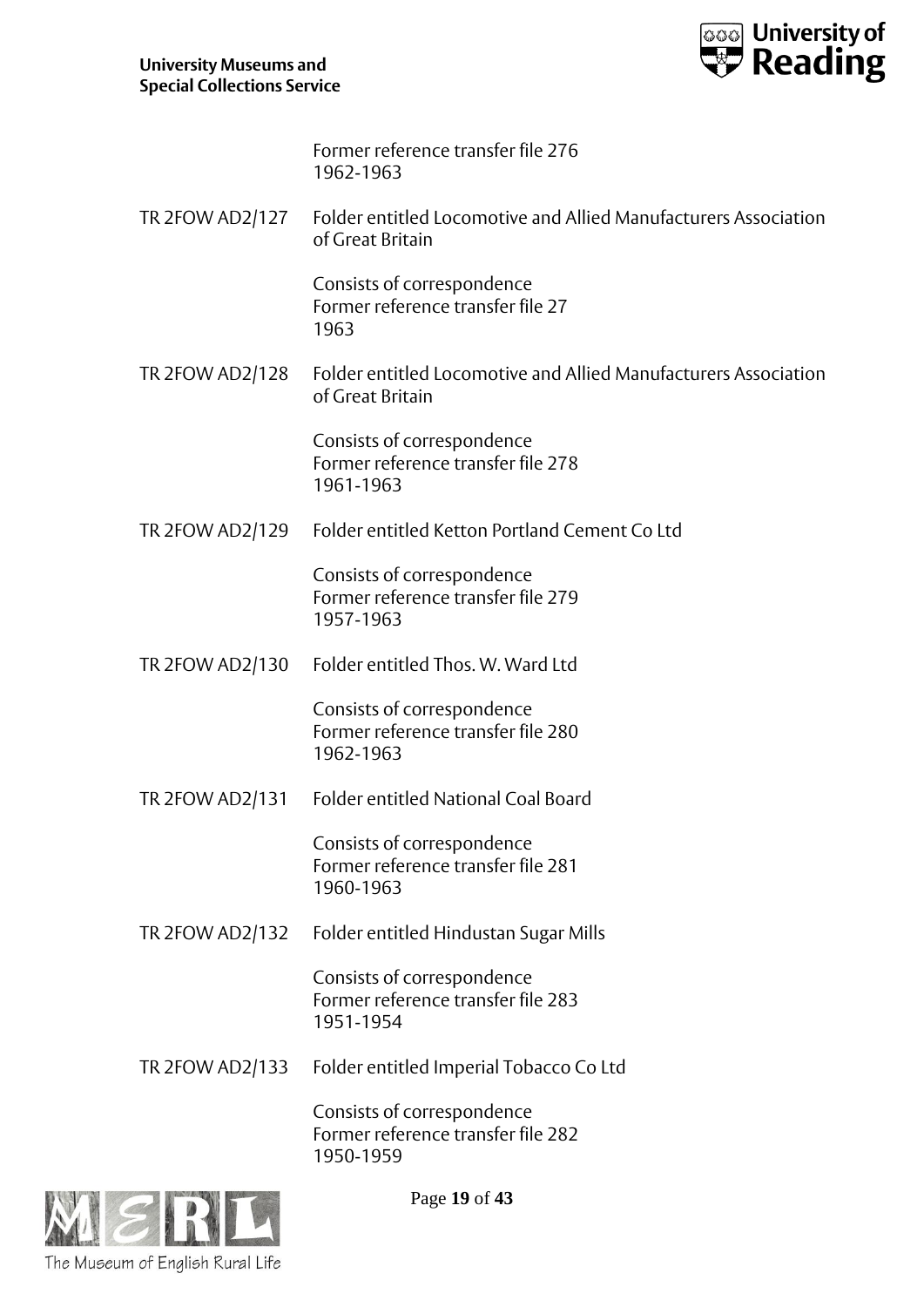

|                 | TR 2FOW AD2/134 Folder entitled Hincliffe & Partners (1958) Ltd               |
|-----------------|-------------------------------------------------------------------------------|
|                 | Consists of correspondence<br>Former reference transfer file 284<br>1959-1962 |
|                 |                                                                               |
| TR 2FOW AD2/135 | Folder entitled Guest Keen & Neetlefolds                                      |
|                 | Consists of correspondence<br>Former reference transfer file 285<br>1954-1963 |
| TR 2FOW AD2/136 | Folder entitled Ganesh Sugar Mills Ltd                                        |
|                 | Consists of correspondence<br>Former reference transfer file 286<br>1950-1951 |
| TR 2FOW AD2/137 | Folder entitled Fullwood Foundry Co Ltd                                       |
|                 | Consists of correspondence<br>Former reference transfer file 287<br>1952-1956 |
| TR 2FOW AD2/138 | Folder entitled Mr. M. Zeylmans                                               |
|                 | Consists of correspondence<br>Former reference transfer file 289<br>1954-1958 |
| TR 2FOW AD2/139 | Folder entitled Fluidrive Engineering Co Ltd                                  |
|                 | Consists of correspondence<br>Former reference transfer file 288<br>1952-1961 |
| TR 2FOW AD2/140 | Folder entitled Mr R.A. Jones                                                 |
|                 | Consists of correspondence<br>Former reference transfer file 290<br>1954-1959 |



Page **20** of **43**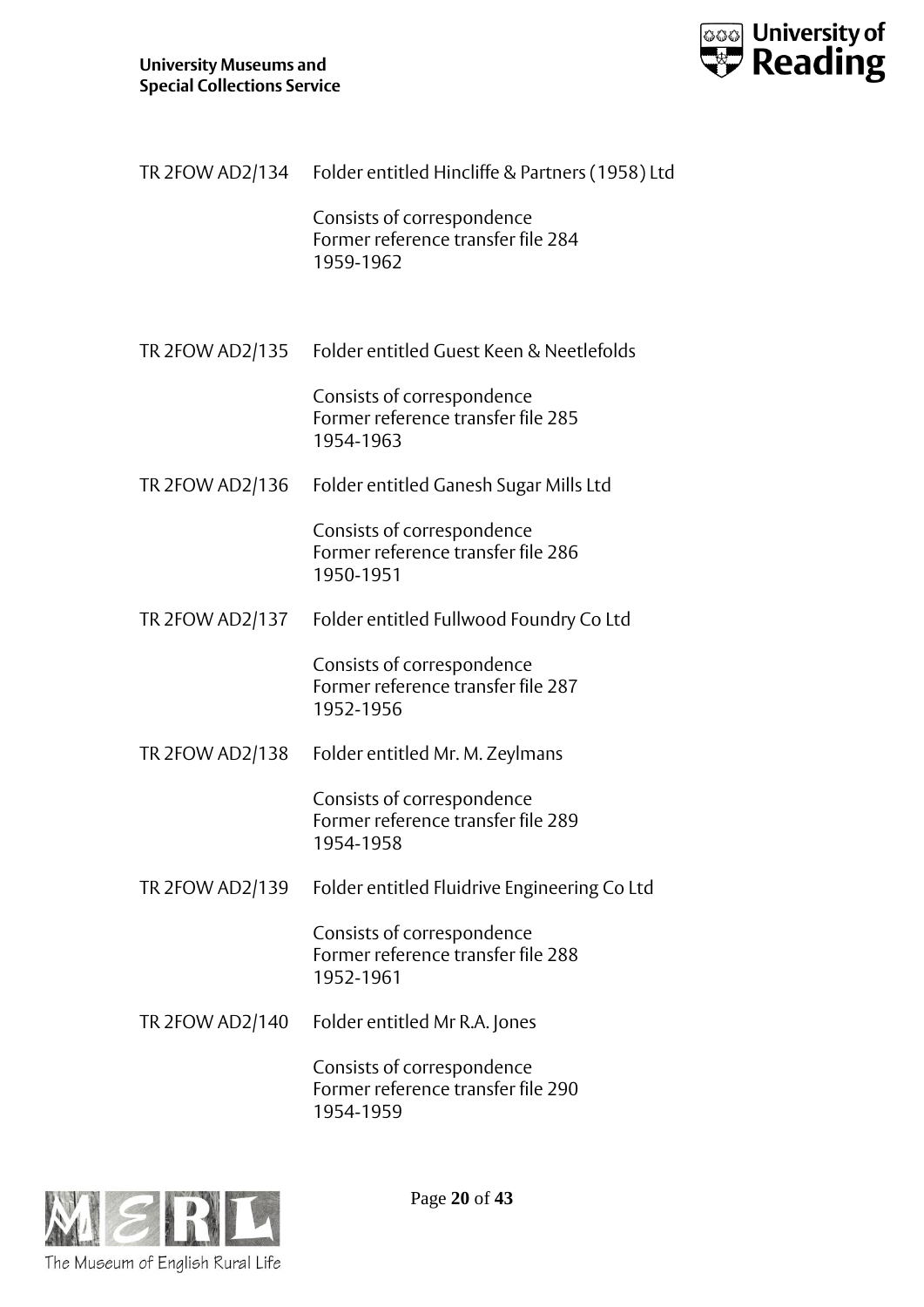

|                 | TR 2FOW AD2/141 Folder entitled Port of Bristol Authority                     |
|-----------------|-------------------------------------------------------------------------------|
|                 | Consists of correspondence<br>Former reference transfer file 292<br>1962      |
|                 |                                                                               |
| TR 2FOW AD2/142 | Folder entitled British Hydro-Carbon Chemicals Ltd                            |
|                 | Consists of correspondence<br>Former reference transfer file 291<br>1963      |
| TR 2FOW AD2/143 | Folder entitled War Office                                                    |
|                 | Consists of correspondence<br>Former reference transfer file 293<br>1961      |
| TR 2FOW AD2/144 | Folder entitled War Office                                                    |
|                 | Consists of correspondence<br>Former reference transfer file 294<br>1962      |
| TR 2FOW AD2/145 | Folder entitled S Miscellaneous                                               |
|                 | Consists of correspondence<br>Former reference transfer file 295<br>1962-1964 |
| TR 2FOW AD2/146 | Folder entitled Scottish Pulp (Development) Ltd London                        |
|                 | Consists of correspondence<br>Former reference transfer file 296<br>1964      |
| TR 2FOW AD2/147 | Folder entitled Associated Portland Cement Manufacturers Ltd                  |
|                 | Consists of correspondence<br>Former reference transfer file 297<br>1964-1968 |
| TR 2FOW AD2/148 | Folder entitled Central Electricity Generating Board                          |

The Museum of English Rural Life

Page **21** of **43**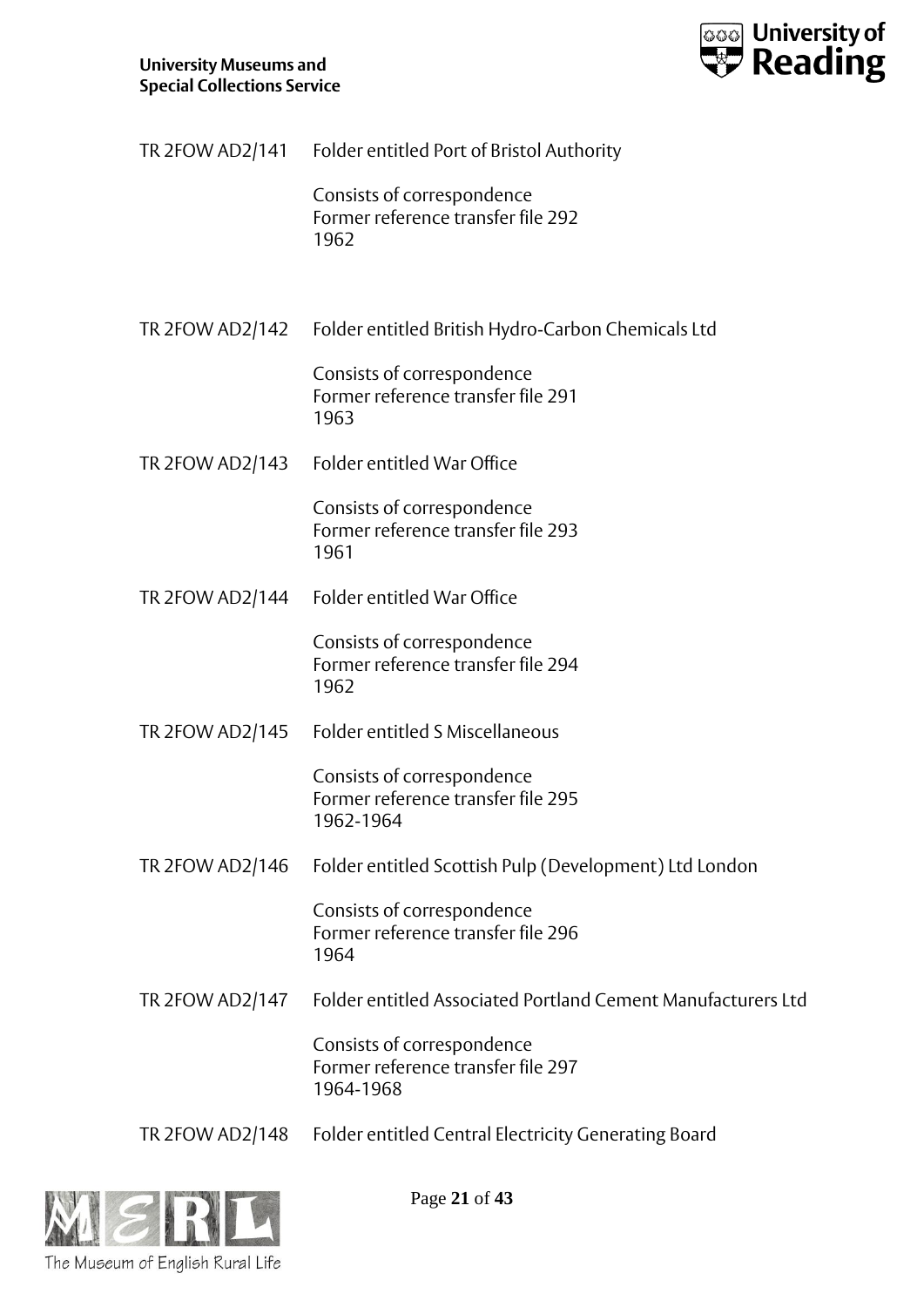

Consists of correspondence Former reference transfer file 298 1962-1964

TR 2FOW AD2/149 Folder entitled Wm Cory & Son Ltd

Consists of correspondence Fomer reference transfer file 299 1944-1946

TR 2FOW AD2/150 Folder entitled Rotherham Electricity Corporation

Consists of correspondence Former reference transfer file 300 1947-1959

TR 2FOW AD2/151 Folder entitled Central Electricity Generating Board, Elland

Consists of correspondence Former reference transfer file 301 1959-1961

TR 2FOW AD2/152 Folder entitled Locomotive and Allied Manufacturers' Association of Great Britain

> Consists of correspondence Former reference transfer file 302 1964

TR 2FOW AD2/153 Folder entitled Coras Iomfair Eireann

Consists of correspondence Former reference transfer file 303 1960

TR 2FOW AD2/154 Folder entitled Scottish Gas Board

Consists of correspondence Former reference transfer file 304 1961, 1963

TR 2FOW AD2/155 Folder entitled Cummins Engine Co Ltd

Consists of correspondence



Page **22** of **43**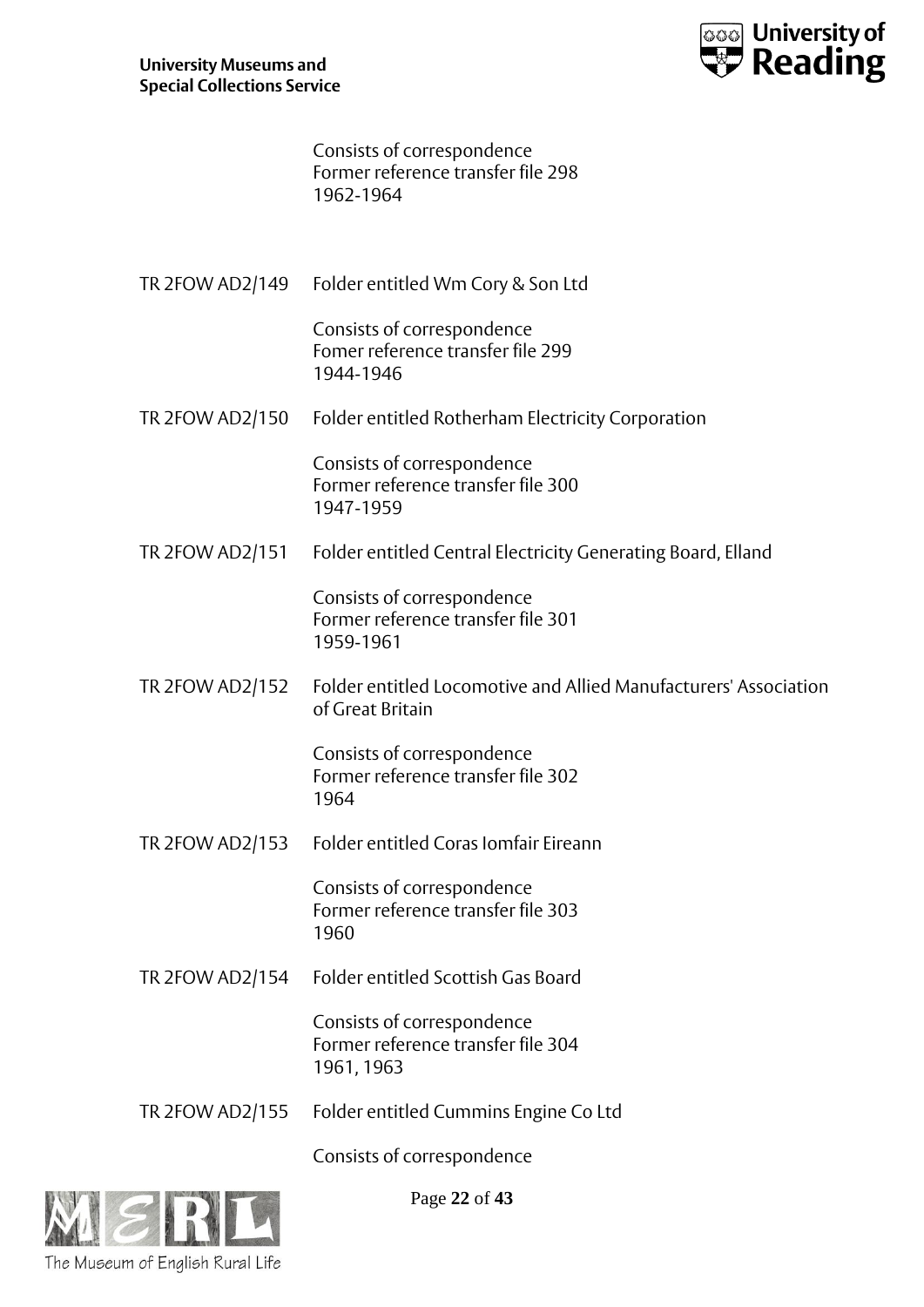

Former reference transfer file 332 1957- 1965

TR 2FOW AD2/156 Folder entitled R.O.F. Bridgewater

Consists of correspondence Former reference transfer file 333 1956- 1958

TR 2FOW AD2/157 Folder entitled R.O.F. Chorley

Consists of correspondence Former reference transfer file 334 1961- 1965

TR 2FOW AD2/158 Folder entitled Westinghouse Brake & Signal Co Ltd

Consists of correspondence Former reference transfer file 335 1959- 1965

TR 2FOW AD2/159 Folder entitled Ministry of Power

Consists of correspondence Former reference transfer file 305 1960- 1964

TR 2FOW AD2/160 Folder entitled London & Thames Have Oil Wharves Ltd

Consists of correspondence Former reference transfer file 306 1961- 1964

TR 2FOW AD2/161 Folder entitled Rolls Royce Ltd

Consists of correspondence Former reference transfer file 307 1961- 1964

TR 2FOW AD2/162 Folder entitled Maquinas E Ferrovias Ltda

Consists of correspondence Former reference transfer file 337 1961- 1966



Page **23** of **43**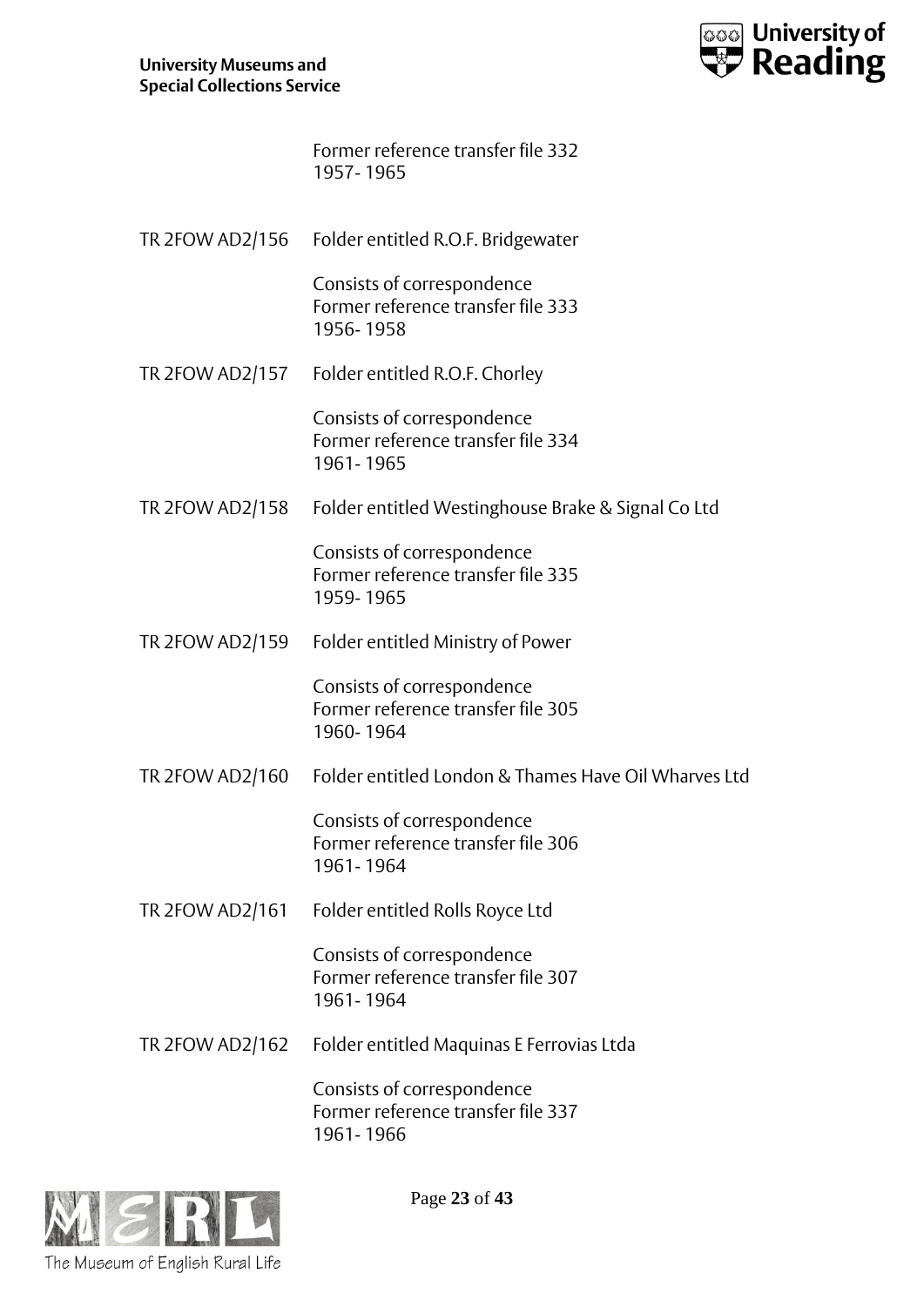

|                 | TR 2FOW AD2/163 Folder entitled Magna Mills Co Ltd                            |
|-----------------|-------------------------------------------------------------------------------|
|                 | Consists of correspondence<br>Former reference transfer file 338<br>1949-1950 |
| TR 2FOW AD2/164 | Folder entitled Metal Imports Bulgaria                                        |
|                 | Consists of correspondence<br>Former reference transfer file 339<br>1950      |
| TR 2FOW AD2/165 | Folder entitled Michelin Tyre Co Ltd                                          |
|                 | Consists of correspondence<br>Former reference transfer file 340<br>1947-1958 |
| TR 2FOW AD2/166 | Folder entitled New India Sugar Mills Ltd                                     |
|                 | Consists of correspondence<br>Former reference transfer file 342<br>1950-1952 |
| TR 2FOW AD2/167 | Folder entitled Mines D'Aljustrel                                             |
|                 | Consists of correspondence<br>Former reference transfer file 341<br>1958-1962 |
| TR 2FOW AD2/168 | Folder entitled North Bitchburn Fireclay Co Ltd                               |
|                 | Consists of correspondence<br>Former reference transfer file 343<br>1951-1967 |
| TR 2FOW AD2/169 | Folder entitled Oudh Sugar Mills Ltd                                          |
|                 | Consists of correspondence<br>Former reference transfer file 344<br>1949-1954 |



Page **24** of **43**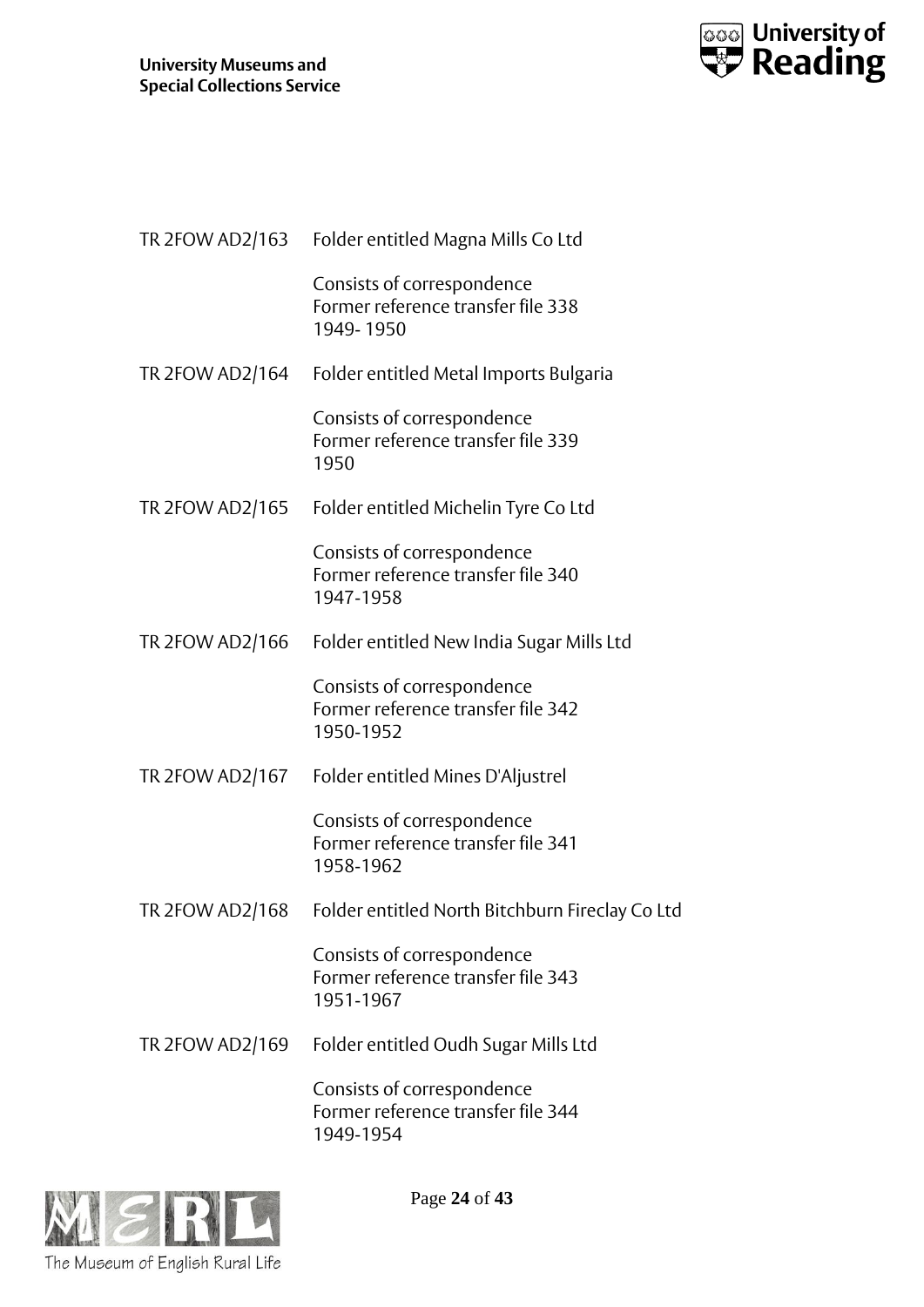

|                 | TR 2FOW AD2/170 Folder entitled Premier Coal-Oil Productions Ltd              |
|-----------------|-------------------------------------------------------------------------------|
|                 | Consists of correspondence<br>Former reference transfer file 346<br>1949-1951 |
| TR 2FOW AD2/171 | Folder entitled A. Oppenheimer & Co Ltd                                       |
|                 | Consists of correspondence<br>Former reference transfer file 345<br>1946-1958 |
| TR 2FOW AD2/172 | Folder entitled Phalton Sugar Works Ltd                                       |
|                 | Consists of correspondence<br>Former reference transfer file 347<br>1949-1950 |
| TR 2FOW AD2/173 | Folder entitled Parry, Murray & Co Ltd                                        |
|                 | Consists of correspondence<br>Former reference transfer file 348<br>1949-1951 |
| TR 2FOW AD2/174 | Folder entitled Rajkot State Electricity Supply Co                            |
|                 | Consists of correspondence<br>Former reference transfer file 349<br>1947-1948 |
| TR 2FOW AD2/175 | Folder entitled Ransomes & Rapier Ltd                                         |
|                 | Consists of correspondence<br>Former reference transfer file 350<br>1951-1959 |
| TR 2FOW AD2/176 | Folder entitled Roberts & Maginnis Ltd                                        |
|                 | Consists of correspondence<br>Former reference transfer file 351<br>1951-1967 |



Page **25** of **43**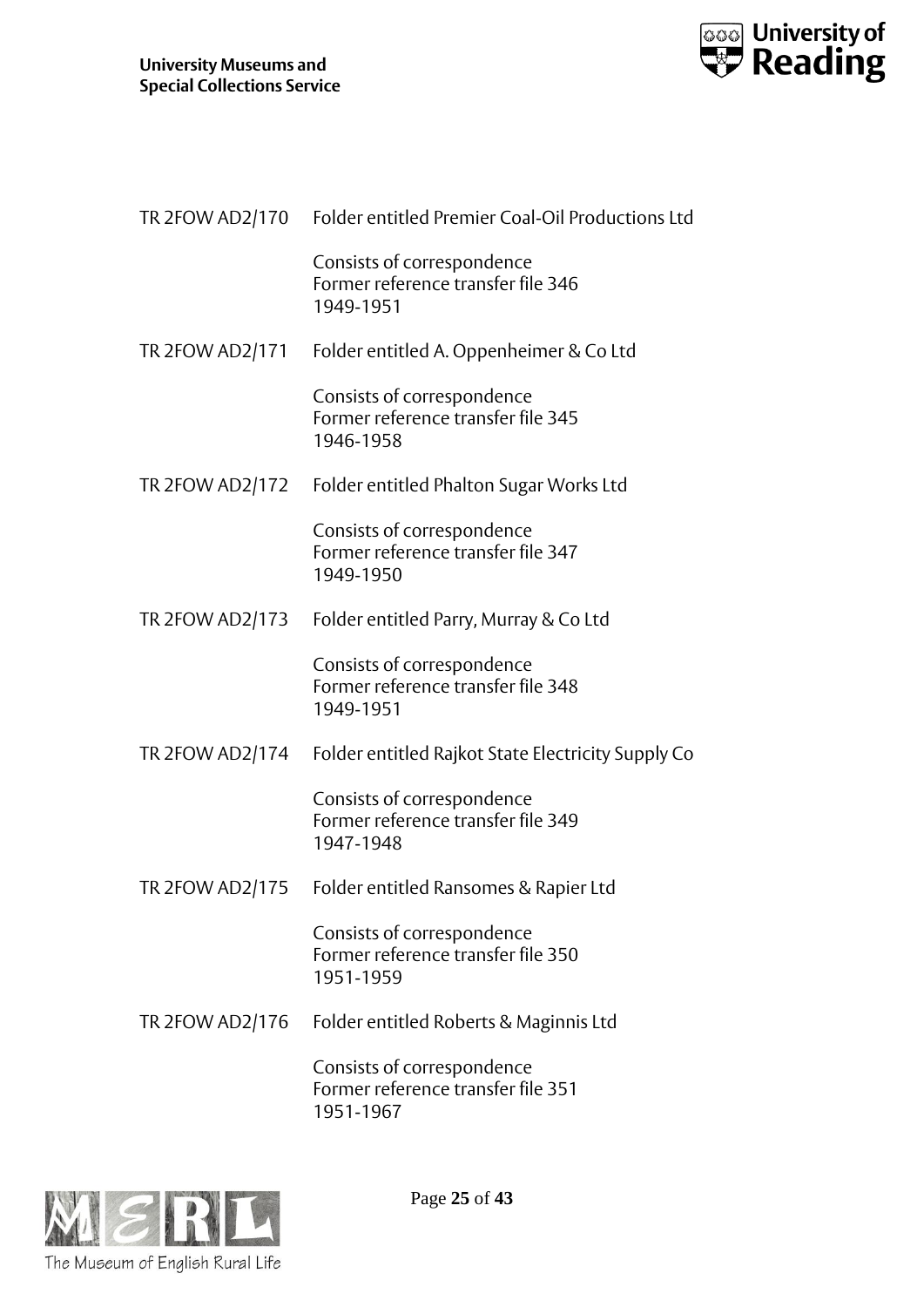

|                 | TR 2FOW AD2/177 Folder entitled Salisbury Portland Cement Co Ltd              |
|-----------------|-------------------------------------------------------------------------------|
|                 | Consists of correspondence<br>Former reference transfer file 352<br>1958-1959 |
| TR 2FOW AD2/178 | Folder entitled Joseph Sankey & Sons Ltd                                      |
|                 | Consists of correspondence<br>Former reference transfer file 353<br>1951-1967 |
| TR 2FOW AD2/179 | Folder entitled Sena Sugar Estates Ltd                                        |
|                 | Consists of correspondence<br>Former reference transfer file 354<br>1948-1961 |
| TR 2FOW AD2/180 | Folder entitled Shakespeare Simpson & Co Ltd                                  |
|                 | Consists of correspondence<br>Former reference transfer file 355<br>1959-1967 |
| TR 2FOW AD2/181 | Folder entitled Shaw, Wallace & Co Ltd                                        |
|                 | Consists of correspondence<br>Former reference transfer file 356<br>1951-1952 |
| TR 2FOW AD2/182 | Folder entitled Shree Digvijay Cement Co Ltd                                  |
|                 | Consists of correspondence<br>Former reference transfer file 357<br>1954-1956 |
| TR 2FOW AD2/183 | <b>Folder entitled Sifrag</b>                                                 |
|                 | Consists of correspondence<br>Former reference transfer file 358              |



The Museum of English Rural Life

Page **26** of **43**

1954-1956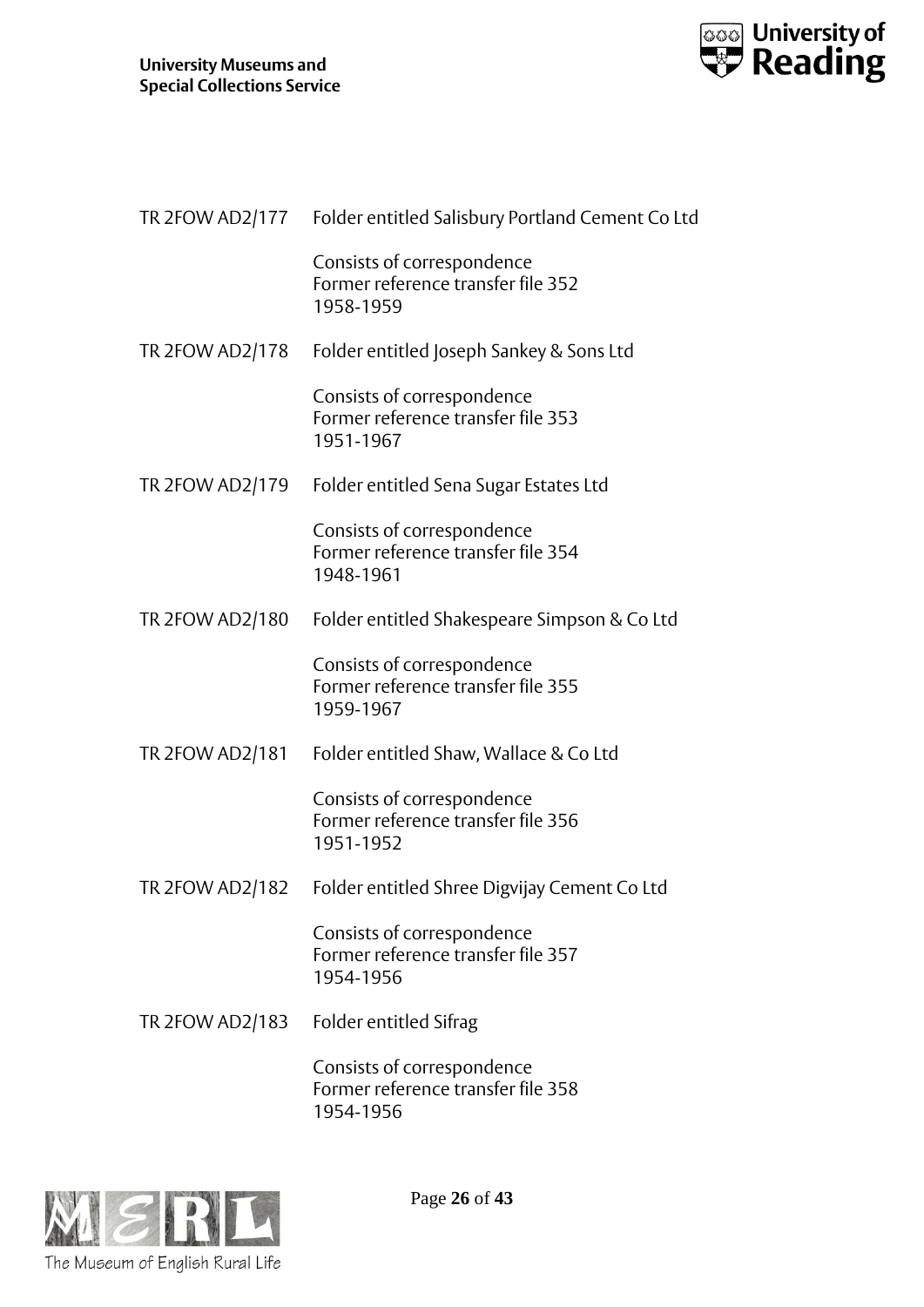

|                 | TR 2FOW AD2/184 Folder entitled Brigadier G.A. Sims                           |
|-----------------|-------------------------------------------------------------------------------|
|                 | Consists of correspondence<br>Former reference transfer file 359<br>1959-1960 |
| TR 2FOW AD2/185 | Folder entitled Smith, Mackenzie & Co Ltd                                     |
|                 | Consists of correspondence<br>Former reference transfer file 360<br>1948-1950 |
| TR 2FOW AD2/186 | Folder entitled State Electricity Comm.                                       |
|                 | Consists of correspondence<br>Former reference transfer file 361<br>1956      |
|                 | TR 2FOW AD2/187 Folder entitled Steel Co. of Scotland Ltd                     |
|                 | Consists of correspondence<br>Former reference transfer file 362<br>1956-1959 |
| TR 2FOW AD2/188 | Folder entitled Summerson's                                                   |
|                 | Consists of correspondence<br>Former reference transfer file 363<br>1949-1967 |
| TR 2FOW AD2/189 | Folder entitled Tinsley Wire Industries Ltd                                   |
|                 | Consists of correspondence<br>Former reference transfer file 364<br>1947-1967 |
| TR 2FOW AD2/190 | Folder entitled West Midland Joint Elec. Authority                            |
|                 | Consists of correspondence<br>Former reference transfer file 366<br>1946-1947 |



Page **27** of **43**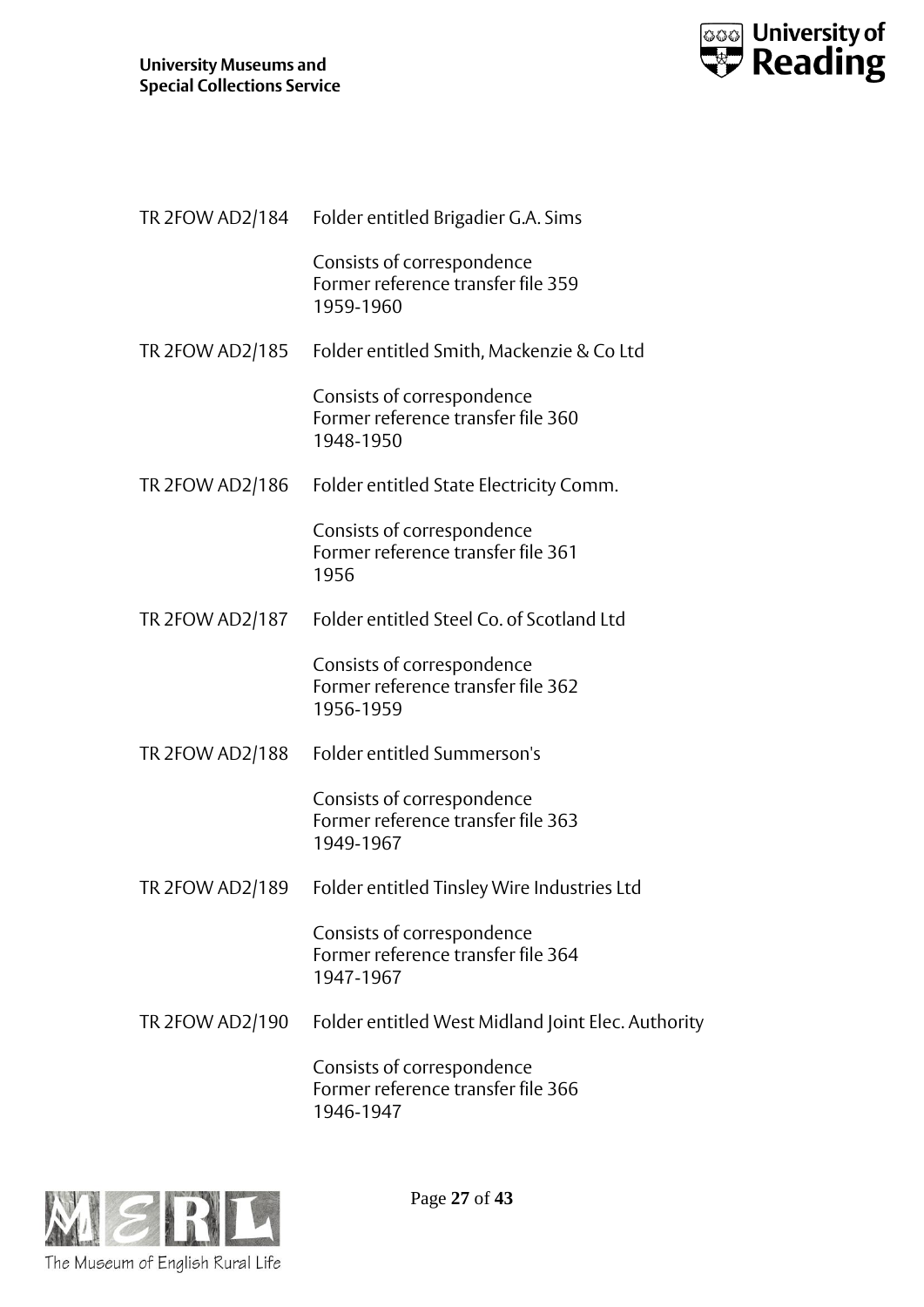

|                 | TR 2FOW AD2/191 Folder entitled Yugoslav Cement Industry General Management   |
|-----------------|-------------------------------------------------------------------------------|
|                 | Consists of correspondence<br>Former reference transfer file 371<br>1949-1950 |
|                 | TR 2FOW AD2/192 Folder entitled no. 375                                       |
|                 | Consists of correspondence<br>Former reference transfer file 375<br>1957-1959 |
| TR 2FOW AD2/193 | Folder entitled Publicity                                                     |
|                 | Consists of correspondence<br>Former reference transfer file 379<br>1958-1962 |
|                 | TR 2FOW AD2/194 Folder entitled no. 380                                       |
|                 | Consists of correspondence<br>Former reference transfer file 380<br>1948-1950 |
| TR 2FOW AD2/195 | Folder entitled circular letters                                              |
|                 | Consists of correspondence<br>Former reference transfer file 381<br>1960-1964 |
| TR 2FOW AD2/196 | Folder entitled Safaga Phosphate Co Ltd                                       |
|                 | Consists of correspondence<br>Former reference transfer file 382<br>1960-1962 |
| TR 2FOW AD2/197 | Folder entitled New Zealand Government Railways                               |
|                 | Consists of correspondence<br>Former reference transfer file 383<br>1965      |
|                 |                                                                               |



Page **28** of **43**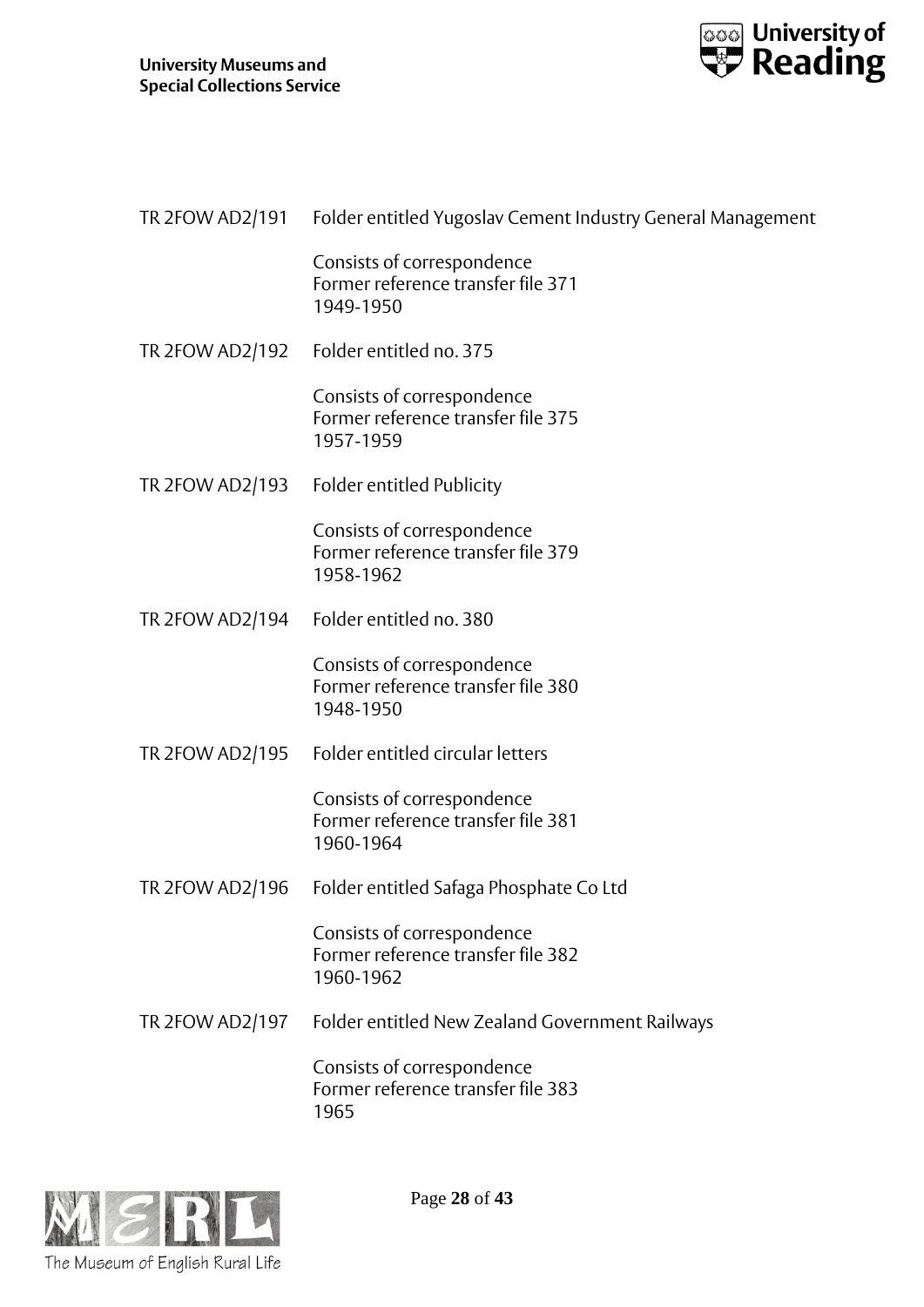

| TR 2FOW AD2/198 | Folder entitled New Zealand Government Railways                                                                   |
|-----------------|-------------------------------------------------------------------------------------------------------------------|
|                 | Consists of correspondence<br>Former reference transfer file 384<br>1966                                          |
| TR 2FOW AD7     | Commercial records                                                                                                |
| TR 2FOW AD7/1   | Calculation book                                                                                                  |
|                 | 1 vol<br>Undated [c.1940s]                                                                                        |
| TR 2FOW AD7/2   | Folder entitled knifer cultivator order no. 90637                                                                 |
|                 | 1 folder<br>1945                                                                                                  |
| TR 2FOW AD7/3   | Folder entitled locomotives delivered from 18 Jun 1949 to 4 Apr<br>1957                                           |
|                 | 1 folder<br>18 Jun 1949 - 4 Apr 1957                                                                              |
| TR 2FOW AD8     | Correspondence                                                                                                    |
| TR 2FOW AD8/1   | Correspondence relating to the use of Holman Bros Ltd two stage<br>air compressor Model AT.8.S in Fowler products |
|                 | 1 folder<br>1938                                                                                                  |
| TR 2FOW AD8/2   | Folder of correspondence                                                                                          |
|                 | 1 folder<br>1887-1889                                                                                             |
| TR 2FOW AD8/3   | Folder of correspondence                                                                                          |
|                 | 1 folder<br>1900-1910                                                                                             |



Page **29** of **43**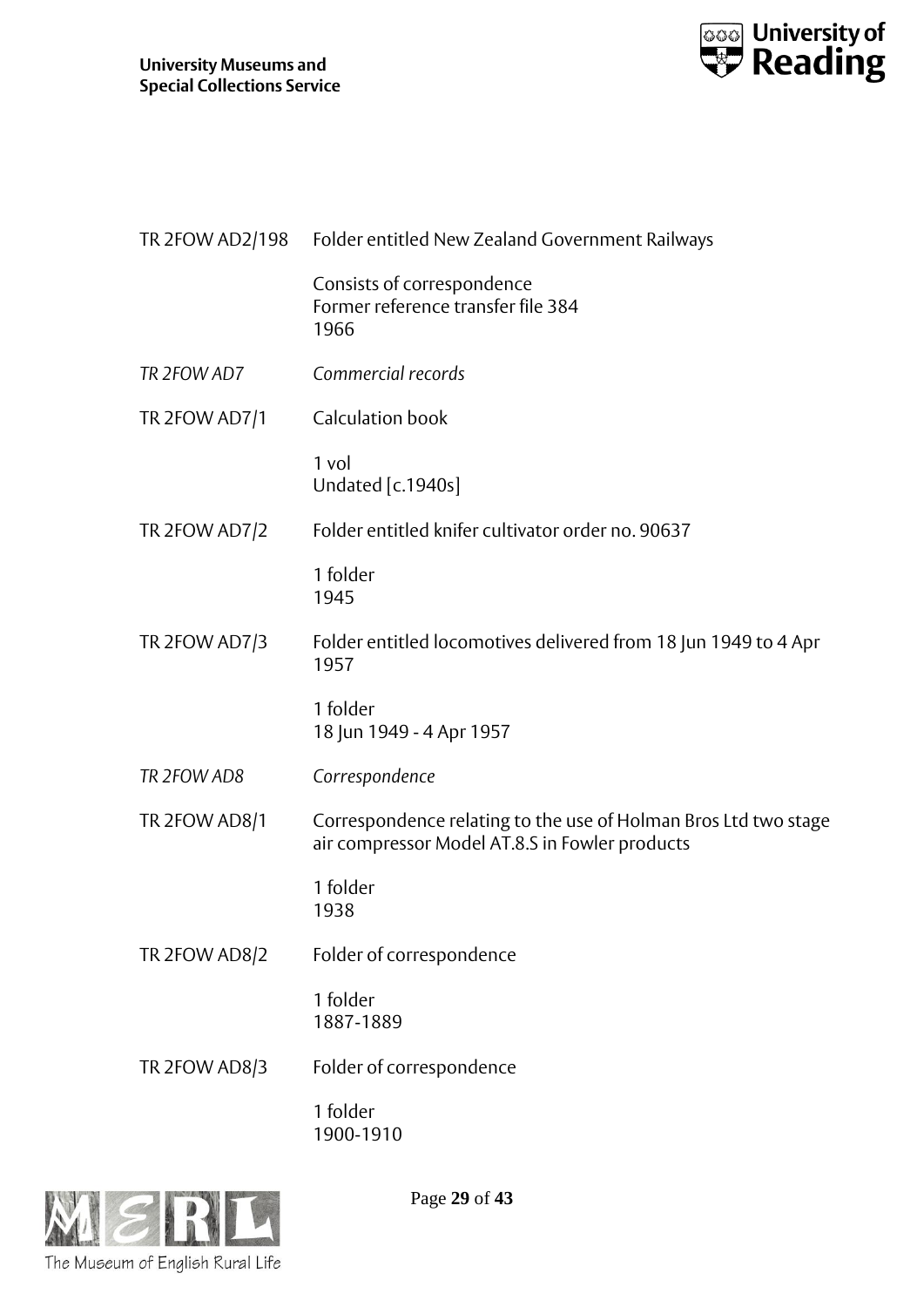

|               | Page 30 of 43                                                                                                                                                                                                                                                                                                                                                                                                                                                                              |
|---------------|--------------------------------------------------------------------------------------------------------------------------------------------------------------------------------------------------------------------------------------------------------------------------------------------------------------------------------------------------------------------------------------------------------------------------------------------------------------------------------------------|
| TR 2FOW AD9/3 | Folder of papers relating to the Magdeburg liquidation                                                                                                                                                                                                                                                                                                                                                                                                                                     |
|               | 1 doc<br>24 May 1909                                                                                                                                                                                                                                                                                                                                                                                                                                                                       |
| TR 2FOW AD9/2 | Copy of a resolution passed at a board meeting of John Fowler &<br>Co (Leeds) Ltd                                                                                                                                                                                                                                                                                                                                                                                                          |
|               | 1 doc<br>c. 1943                                                                                                                                                                                                                                                                                                                                                                                                                                                                           |
| TR 2FOW AD9/1 | List of names, presumably of Fowler employees and which<br>photograph album they appear in                                                                                                                                                                                                                                                                                                                                                                                                 |
| TR 2FOW AD9   | Minor administrative records                                                                                                                                                                                                                                                                                                                                                                                                                                                               |
|               | 1 vol<br>1900-1901                                                                                                                                                                                                                                                                                                                                                                                                                                                                         |
| TR 2FOW AD8/7 | Letter book                                                                                                                                                                                                                                                                                                                                                                                                                                                                                |
|               | Consists of selling 1200 shares to Sig. de Fonseca, Cottrau and<br>Ricciardi; granting concession etc for Folwer combined roller<br>bitumen sprayer and gritter; consenting leave Fishwick for three<br>months to help La Penetrazione; undertaking to give us<br>acceptance for Lenzi Poli Plant; from Sig. De Fonseca guarenteeing<br>lit. 470 000 acceptances discounted; alos official sale note for<br>1200 shares and purchase note (G.B.) for 100 shares<br>1 folder<br>19 Oct 1932 |
| TR 2FOW AD8/6 | Folder of correspondence relating to Soc. an. la Penetrazione                                                                                                                                                                                                                                                                                                                                                                                                                              |
|               | 1 folder<br>1955-1957, 1970                                                                                                                                                                                                                                                                                                                                                                                                                                                                |
| TR 2FOW AD8/5 | Folder of correspondence                                                                                                                                                                                                                                                                                                                                                                                                                                                                   |
|               | 1 folder<br>1925-1931                                                                                                                                                                                                                                                                                                                                                                                                                                                                      |
| TR 2FOW AD8/4 | Folder of correspondence                                                                                                                                                                                                                                                                                                                                                                                                                                                                   |



Page **30** of **43**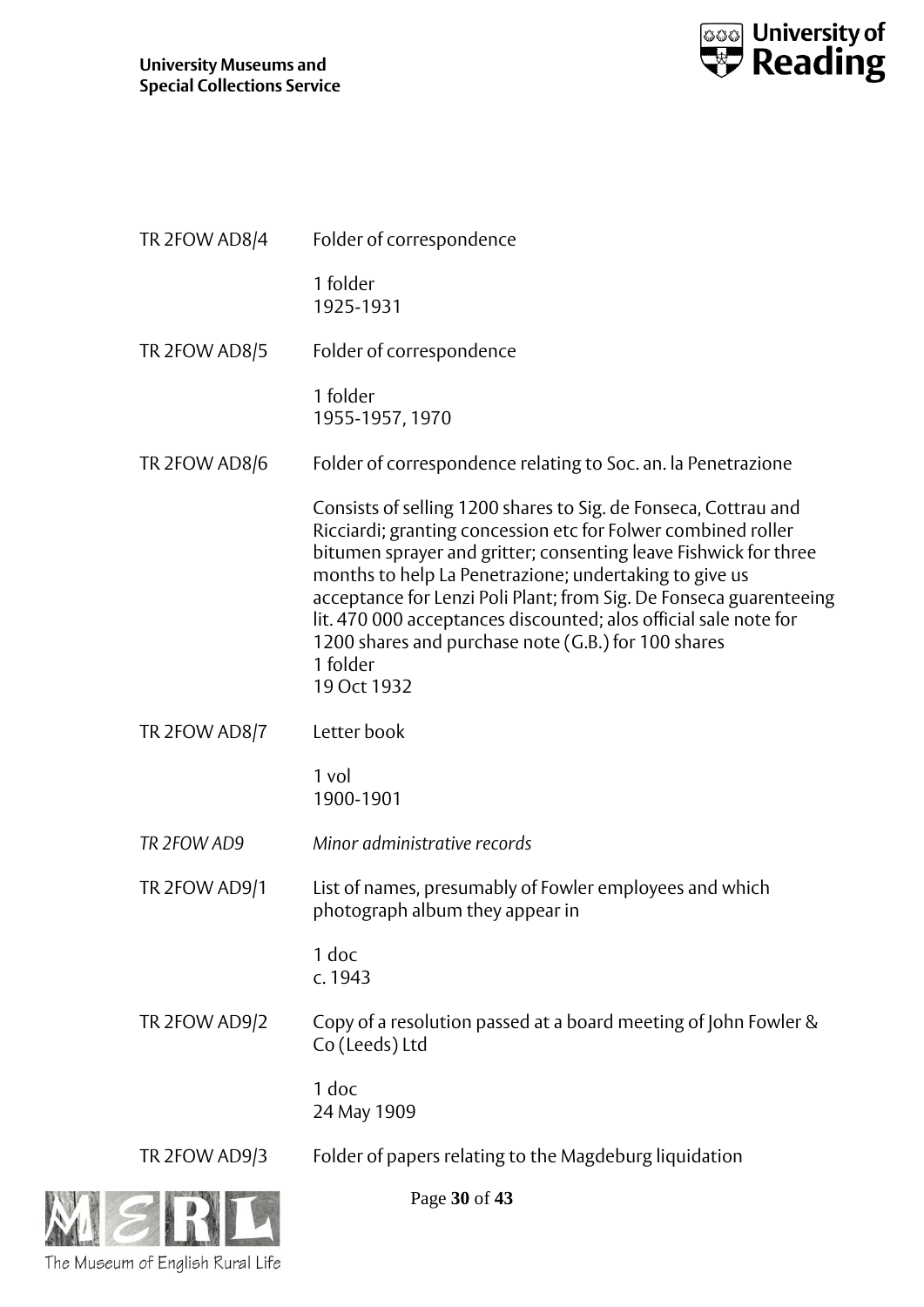

|                | 1 folder<br>1921                                                                                                                                                                                       |
|----------------|--------------------------------------------------------------------------------------------------------------------------------------------------------------------------------------------------------|
| TR 2FOW AD9/4  | Index to customers and subject matter                                                                                                                                                                  |
|                | 1 vol<br>Undated [1880s-1910s]                                                                                                                                                                         |
| TR 2FOW AD9/5  | Folder of information about photography                                                                                                                                                                |
|                | 1 folder<br>Undated [1930s-1940s]                                                                                                                                                                      |
| TR 2FOW AD9/6  | Memorandum relating to Porto Rico Tackles plough 9207                                                                                                                                                  |
|                | 1 doc<br>1912                                                                                                                                                                                          |
| TR 2FOW AD9/7  | Folder of information relating to a scoop used in making a railway<br>cutting                                                                                                                          |
|                | 1 doc<br>1920                                                                                                                                                                                          |
| TR 2FOW AD9/8  | Lists of obsolete service agreements and powers of attorney                                                                                                                                            |
|                | 2 docs<br>Undated [c.1930s]                                                                                                                                                                            |
| TR 2FOW AD9/9  | List of departments at Fowlers                                                                                                                                                                         |
|                | 1 doc<br>Undated [c.1900-1940s]                                                                                                                                                                        |
| TR 2FOW AD9/10 | Customer enquiry log book                                                                                                                                                                              |
|                | 1 vol<br>1933                                                                                                                                                                                          |
| TR 2FOW AD9/11 | Folder of miscellaneous material                                                                                                                                                                       |
|                | Includes a photograph of a photograph, a small coffin, candles<br>and a lock of hair of an unidentified person, order details, draft<br>letter or memos, legal paper, miscellaneous papers and drawing |



Page **31** of **43**

of a Naber planting machine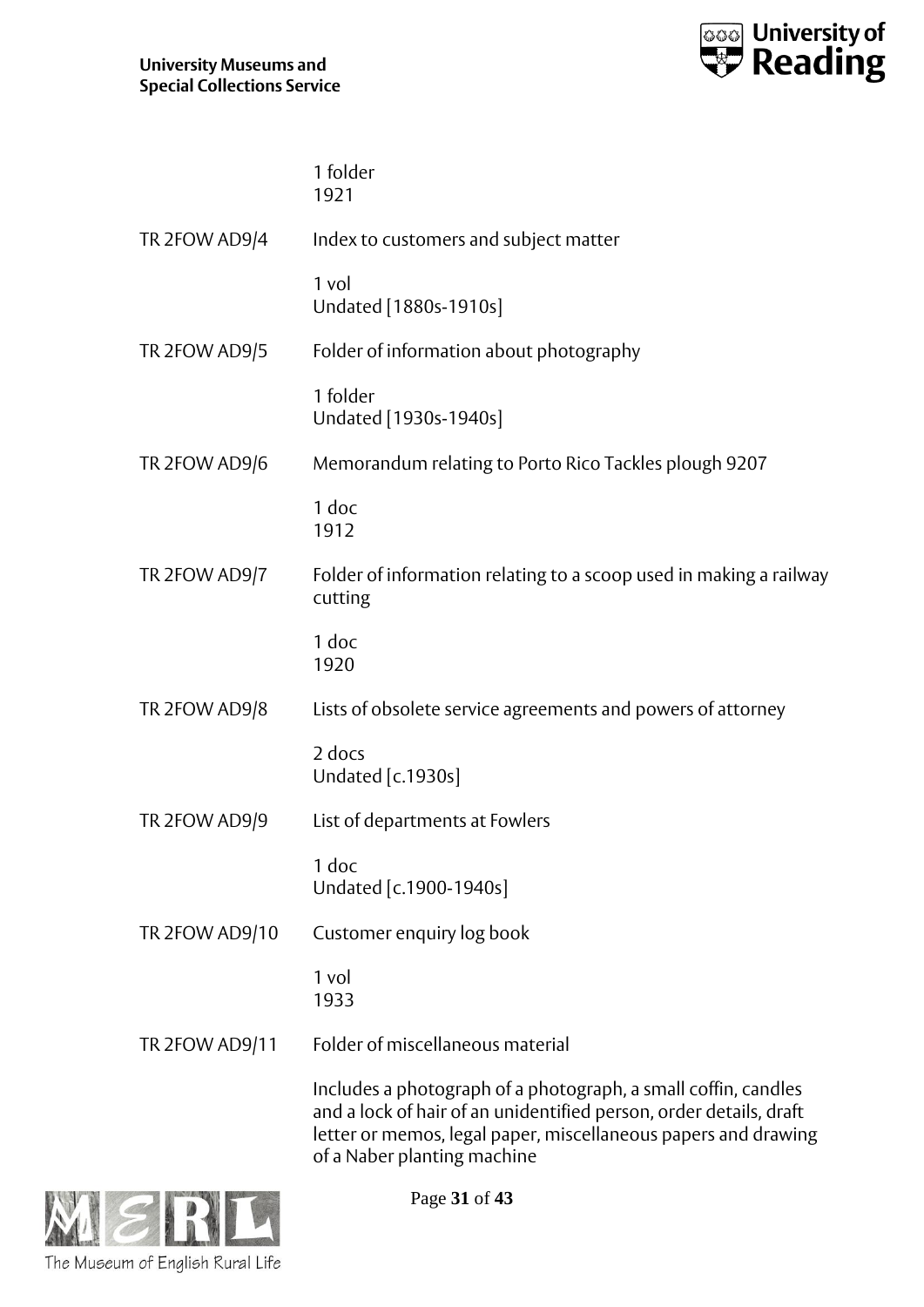

1 vol 1910s-1950s

| TR 2FOW CO    | <b>Company records</b>                                                                                                                           |
|---------------|--------------------------------------------------------------------------------------------------------------------------------------------------|
| TR 2FOW CO4   | Property records                                                                                                                                 |
| TR 2FOW CO4/1 | Block plan of first floor of John Fowler and Co Leeds Ltd's works,<br>Hunslet, Leeds                                                             |
|               | 1 doc<br>5 Mar 1936                                                                                                                              |
| TR 2FOW CO4/2 | Block plan of first floor of John Fowler and Co Leeds Ltd's works,<br>Hunslet, Leeds<br>Drawing no. 73376<br>1 doc<br>15 Apr 1936                |
| TR 2FOW CO4/3 | Block plan of first floor of John Fowler and Co Leeds Ltd's<br>engineers, Leeds, second floor<br>Drawing no. 76034<br>$1$ doc<br><b>Nov 1941</b> |
| TR 2FOW CO4/4 | Plan of Gildersome<br>Drawing no. 76034<br>1 doc<br>Undated [1940s?]                                                                             |
| TR 2FOW DO    | <b>Drawing records</b>                                                                                                                           |
| TR 2FOW DO1   | Drawings                                                                                                                                         |
| TR 2FOW DO1/1 | Drawing of a Fowler patent internal combustion road locomotive                                                                                   |
|               | 1 doc<br>Undated [1880s-1910s]                                                                                                                   |
| TR 2FOW DO1/2 | Blueprint diagram showing method of excavating a tank with<br>bottomless scoops and two engines                                                  |
|               | 1 doc<br>Aug 1906                                                                                                                                |

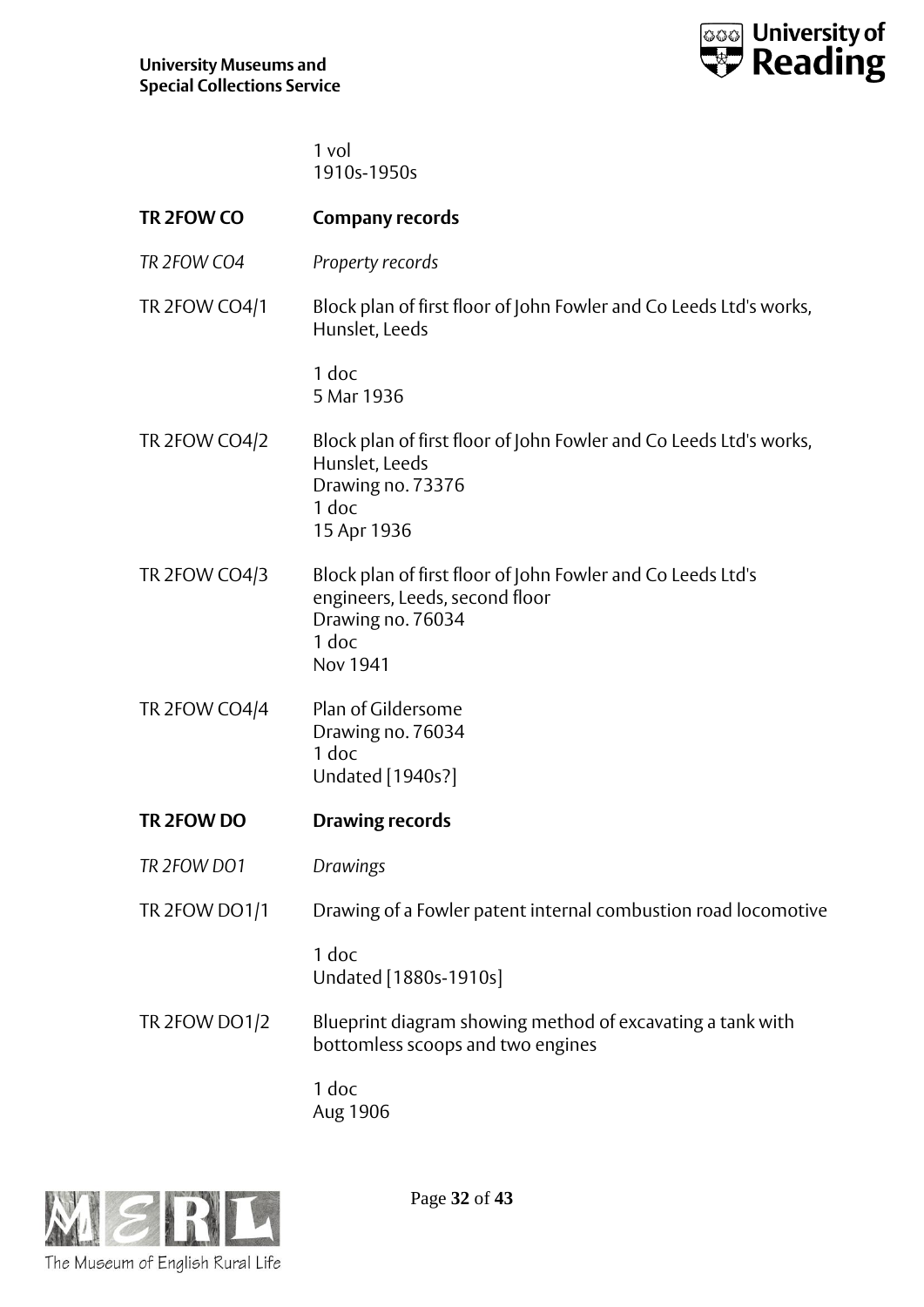

| TR 2FOW DO1/3 | Drawing of support rear breather pipe, Leyland Motors Ltd, part<br>no. BC31912 |
|---------------|--------------------------------------------------------------------------------|
|               | 1 doc<br>31 Dec 1943                                                           |
| TR 2FOW DO1/4 | Drawing of a pad, Leyland Motors Ltd, part no. BC31799                         |
|               | 1 doc<br>17 Dec 1943                                                           |
| TR 2FOW DO2   | <b>Registers and Indexes</b>                                                   |
| TR 2FOW DO2/1 | Drawing number book no. 4, 57890-75579                                         |
|               | 1 vol<br>1912-1939                                                             |
| TR 2FOW DO2/2 | Drawing Office Register of Implements and Locomotives no. HS<br>32             |
|               | Contains drawings, with an alphabetical index<br>$1$ vol<br>c.1925-1930        |
| TR 2FOW DO2/3 | Drawing Office Register of Implements and Locomotives no. HS<br>36             |
|               | Contains drawings, with an alphabetical index<br>$1$ vol                       |
|               | c.1920s-1930s                                                                  |
| TR 2FOW DO2/4 | Drawing Office Register of Implements and Locomotives no. HS<br>37             |
|               | Contains drawings, with an alphabetical index<br>1 vol<br>c.1920s-1930s        |
| TR 2FOW DO2/5 | Drawing Office Register of Implements and Locomotives no. HS<br>38             |
|               | Contains drawings, with an alphabetical index<br>1 vol                         |
|               | c.1920s-1930s                                                                  |

TR 2FOW DO2/6 Drawing Office Register of Implements and Locomotives no. HS 39



Page **33** of **43**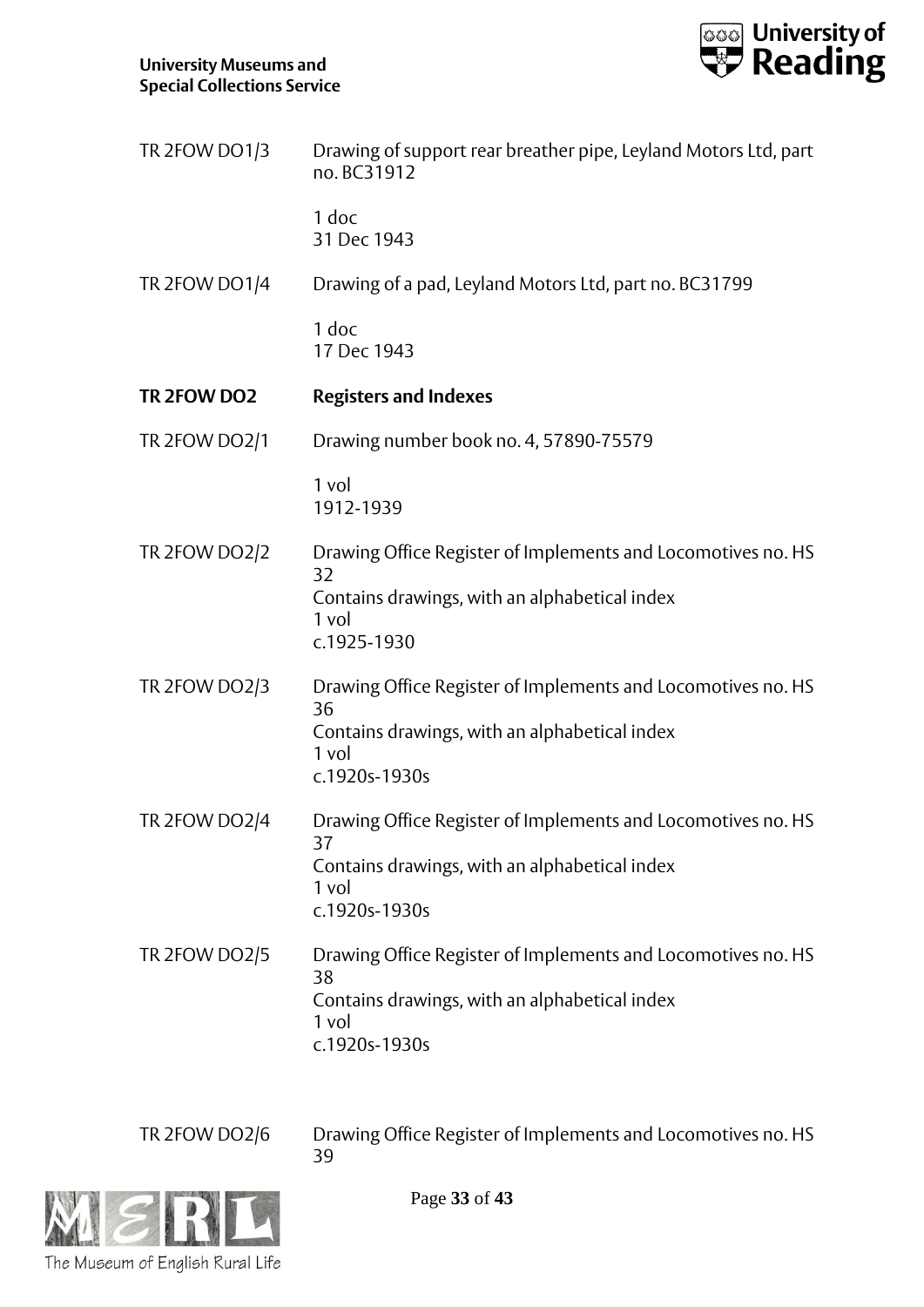

|                | Contains drawings, with an alphabetical index<br>1 vol<br>c.1920s-1930s                                                                                        |
|----------------|----------------------------------------------------------------------------------------------------------------------------------------------------------------|
| TR 2FOW DO2/7  | Drawing Office Register of Implements and Locomotives no. HS<br>40<br>Contains drawings, with an alphabetical index<br>1 vol                                   |
| TR 2FOW DO2/8  | c.1920s-1930s<br>Drawing Office Register of Implements and Locomotives no. HS<br>41<br>Contains drawings, with an alphabetical index<br>1 vol<br>c.1920s-1930s |
| TR 2FOW DO2/9  | Drawing Office Register of Implements and Locomotives no. HS<br>42<br>Contains drawings, with an alphabetical index<br>1 vol<br>c.1920s-1930s                  |
| TR 2FOW DO2/10 | Drawing Office Register of Implements and Locomotives no. HS<br>43<br>Contains drawings, with an alphabetical index<br>1 vol<br>c.1920s-1930s                  |
| TR 2FOW DO2/11 | Drawing Office Register of Implements and Locomotives no. HS<br>43<br>Contains drawings, with an alphabetical index<br>1 vol<br>c.1920s-1930s                  |
| TR 2FOW DO2/12 | Drawing Office Register of Implements and Locomotives no. HS<br>28<br>Contains drawings, with an alphabetical index<br>1 vol<br>c. 1921-1925                   |

## **TR 2FOW MP Manufacturing and production records**

*TR 2FOW MP2 Manufacturing working papers and details*



Page **34** of **43**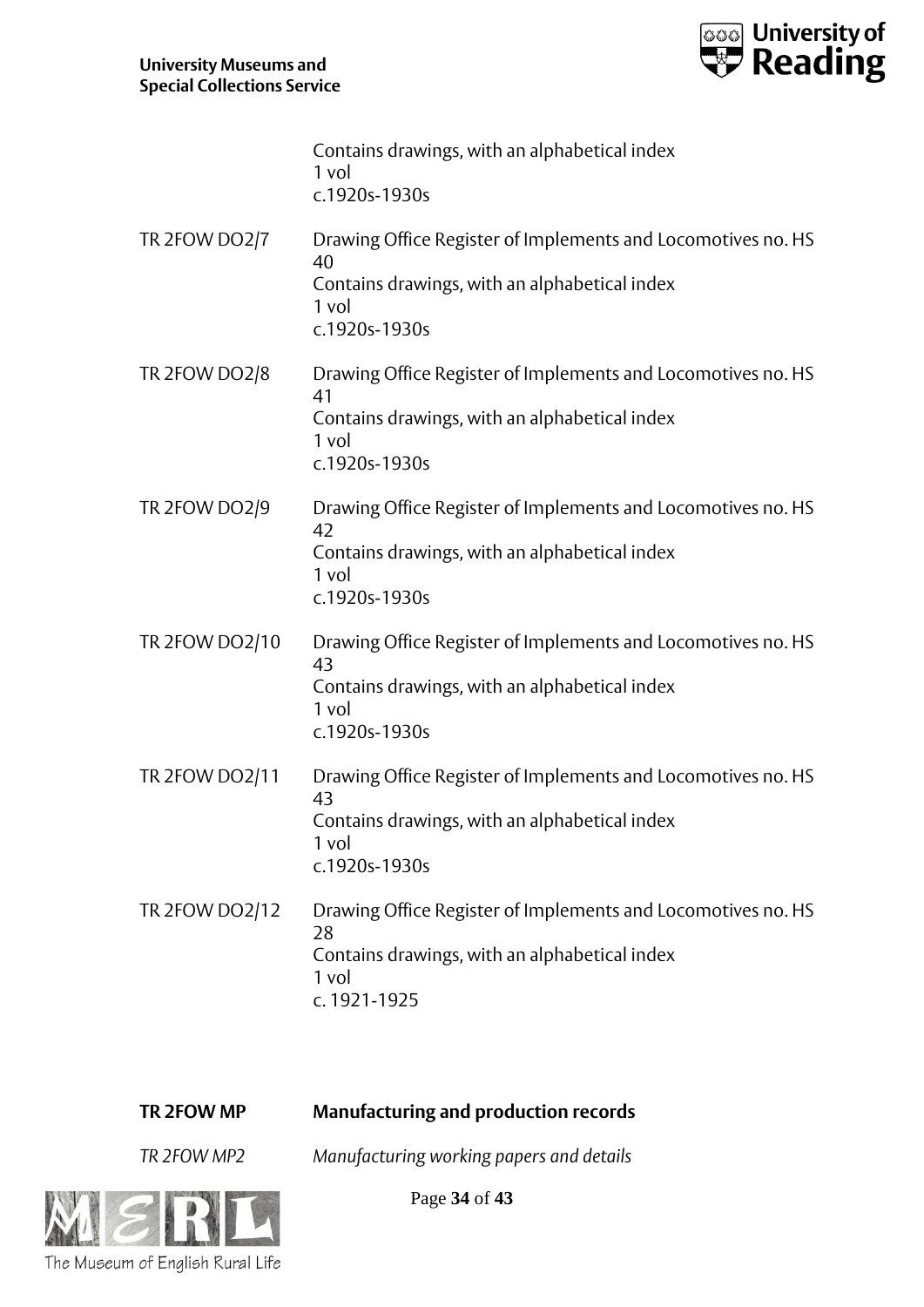

| TR 2FOW MP2/1 | Folder of a shop book fragment, book 156<br>Includes 16978 and 17791<br>1 folder<br>c. 1925-1934                                 |
|---------------|----------------------------------------------------------------------------------------------------------------------------------|
| TR 2FOW MP2/2 | Folder of a shop book fragment, book 158<br>Includes 18144, 18145, 19339, 19340, 19341, 19342, 19599<br>1 folder<br>c. 1931-1932 |
| TR 2FOW MP2/3 | Folder of a shop book fragment, book 160<br>Includes 16038, 16816, 16818, 16817, 16819<br>1 folder<br>c. 1923-1927               |
| TR 2FOW MP2/4 | Folder of a shop book fragment, book 164<br>Includes 16821, 16822<br>1 folder<br>c. 1927-1934                                    |
| TR 2FOW MP2/5 | Folder of a shop book fragment, book 165<br>Includes 16823, 16824<br>1 folder<br>c. 1928                                         |
| TR 2FOW MP2/6 | Folder of a shop book fragment, book 167<br>Includes 17838/9<br>1 folder<br>c. 1928                                              |
| TR 2FOW MP2/7 | Folder of a shop book fragment, book 168<br>Includes 17840, 17909/4, 17915/20, 17843<br>1 folder<br>c. 1928-1929                 |
| TR 2FOW MP2/8 | Folder of a shop book fragment, book 169<br>Includes 18216, 17842<br>1 folder<br>c. 1929                                         |
| TR 2FOW MP2/9 | Folder of a shop book fragment, book 177<br>Includes 17926, 17842<br>1 folder<br>c. 1931-1932                                    |



Page **35** of **43**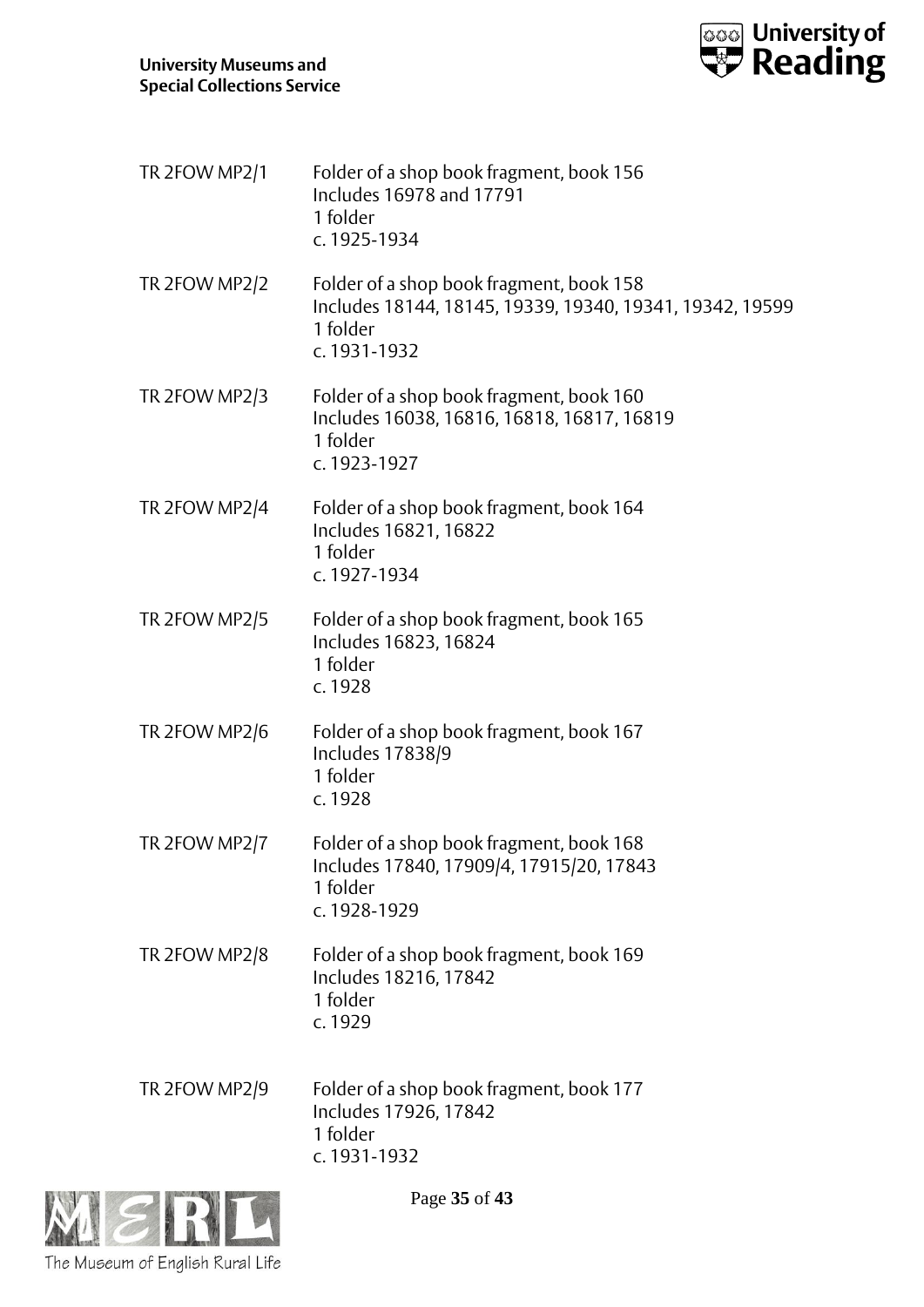

| Folder of a shop book fragment, book 181<br>Includes 20156, 20275, 20338, 20319, 20320, 20321, 20325,<br>M247/71, M272/81, 20322, 20323, 20324, 20327, 20326, 20328,<br>20495<br>1 folder<br>c. 1934 |
|------------------------------------------------------------------------------------------------------------------------------------------------------------------------------------------------------|
| Folder of a shop book fragment, book 184<br>Includes 20479, 20784, 20329, 20330, 20960, 20961, 20496<br>1 folder<br>c. 1935                                                                          |
| Folder of a shop book fragment, book 185<br>Includes 21076, 20497/8, 21144, 20499, 21145, 21241, 21147,<br>21148, 21449, 20500<br>1 folder<br>c. 1935-1936                                           |
| Folder of a shop book fragment, book 191<br>Includes 22740, 21451, 21831, 21316<br>1 folder<br>c. 1936-1938                                                                                          |
| Folder of a shop book fragment, miscellaneous<br>Includes CI154/9, CI160/5, CI132/7, CI159 (18671), 19938,<br>M231/40, Cl106 (18674), 17741<br>1 folder<br>c. 1932-1934                              |
| <b>Publications, promotions and advertising records</b>                                                                                                                                              |
| General compilations                                                                                                                                                                                 |
| Booklet of images of Fowler products                                                                                                                                                                 |
| 1 doc<br>Undated [1880s-1900]                                                                                                                                                                        |
| Individual advertising and servicing publications                                                                                                                                                    |
|                                                                                                                                                                                                      |
|                                                                                                                                                                                                      |



Page **36** of **43**

BHP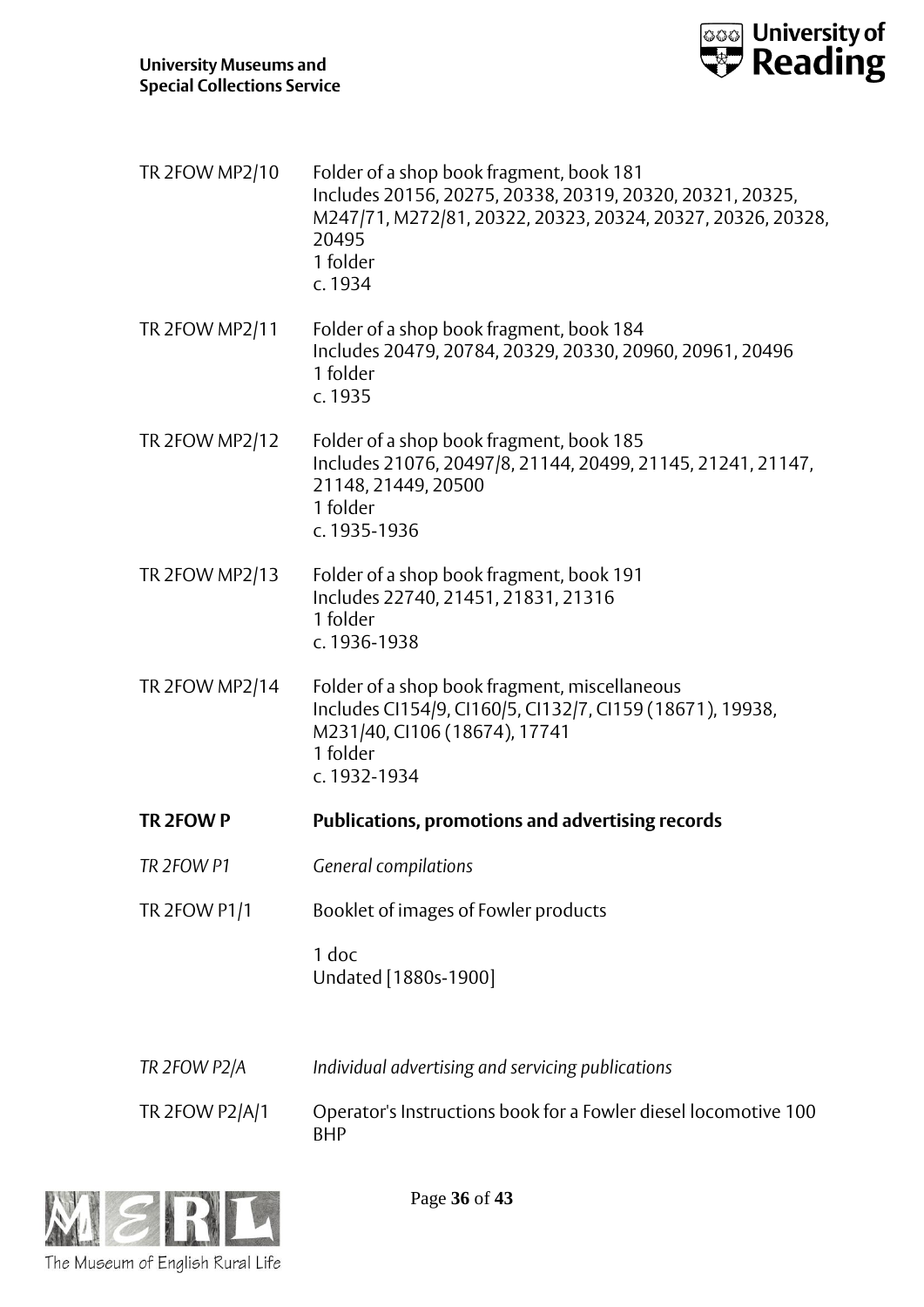

|                 | 1 doc<br>Undated [1940s-1950s]                                                                                 |
|-----------------|----------------------------------------------------------------------------------------------------------------|
| TR 2FOW P2/A/2  | Book for Fowler engenheiros [in Spanish]                                                                       |
|                 | 3 docs<br>Undated [1940s-1950s]                                                                                |
| TR 2FOW P2/A/3  | Leifung Export general agents for Manchuria for Fowler [In<br>Madarin Chinese?]                                |
|                 | 1 doc<br>Undated [1940s-1950s]                                                                                 |
| TR 2FOW P2/A/4  | Leaflet for Fowler two wheeled two ton tractor trailers                                                        |
|                 | 1 doc<br>Undated [1940s-1950s]                                                                                 |
| TR 2FOW P2/A/5  | Leaflet for Fowler tractrailers fitted with roadless tracks                                                    |
|                 | 1 doc<br>Undated [1940s-1950s]                                                                                 |
| TR 2FOW P2/A/6  | Leaflet for Fowler trailers                                                                                    |
|                 | 2 docs<br>Undated [1940s-1950s]                                                                                |
| TR 2FOW P2/A/7  | Leaflet for Fowler gully emptying apparatus for any make or type<br>of chassis and trailer type gully emptiers |
|                 | 2 docs<br>Undated [1940s-1950s]                                                                                |
| TR 2FOW P2/A/8  | Leaflet for Fowler 170HP gyrotiller                                                                            |
|                 | 1 doc<br>Undated [1940s-1950s]                                                                                 |
| TR 2FOW P2/A/9  | Leaflet for a Fowler el gyrotiller [in Spanish]                                                                |
|                 | 1 doc<br>Undated [1940s-1950s]                                                                                 |
| TR 2FOW P2/A/10 | Leaflet for Fowler gyrotiller                                                                                  |
|                 |                                                                                                                |



Page **37** of **43**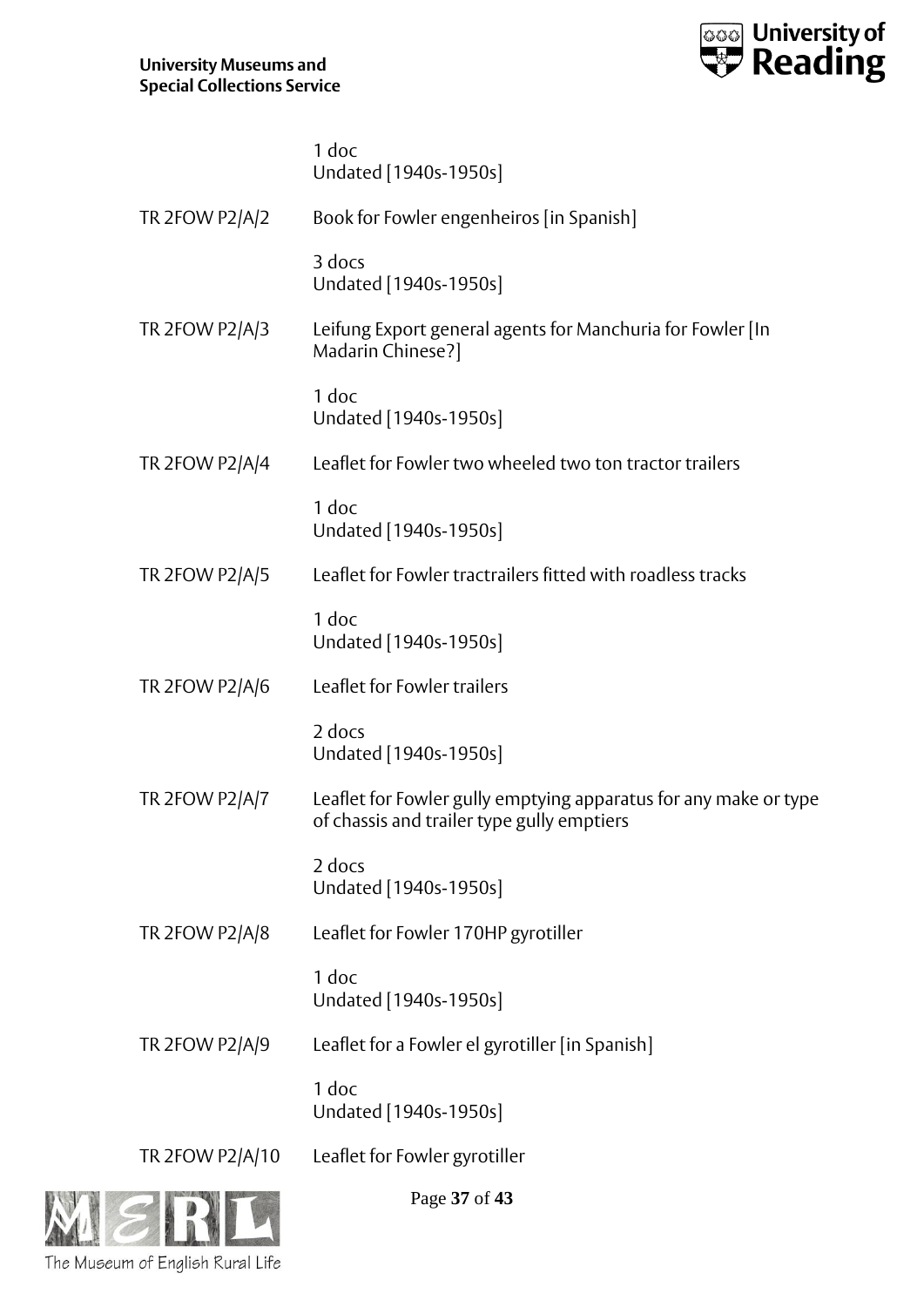

|                 | 1 doc<br>Undated [1940s-1950s]                                                             |
|-----------------|--------------------------------------------------------------------------------------------|
| TR 2FOW P2/A/11 | Leaflet for Fowler Quatre Vingts, tracteur diesel a chenilles [in<br>French]               |
|                 | 1 doc<br>Undated [1940s-1950s]                                                             |
| TR 2FOW P2/A/12 | Leaflets for Fowler Gyrotillers diesel 30 CV pour interculture [in<br>French]              |
|                 | 3 docs<br>Undated [1940s-1950s]                                                            |
| TR 2FOW P2/A/13 | Leaflet for Fowler Gyrotillers diesel 30 HP pour intercultivation [in<br>French]           |
|                 | 1 doc<br>Undated [1940s-1950s]                                                             |
| TR 2FOW P2/A/14 | Leaflets for Fowler le Gyrotillage autour du monde, charrue<br>rotative diesel [in French] |
|                 | 3 docs<br>Undated [1940s-1950s]                                                            |
| TR 2FOW P2/A/15 | Leaflets for Fowler Gyrotiller 180CV [in French]                                           |
|                 | 3 docs<br>Undated [1940s-1950s]                                                            |
| TR 2FOW P2/A/16 | Leaflets for Fowler Gyrotiller 80CV [in French]                                            |
|                 | 3 docs<br>Undated [1940s-1950s]                                                            |
| TR 2FOW P2/A/17 | Leaflets for Fowler Gyrotiller 40CV [in French]                                            |
|                 | 3 docs<br>Undated [1940s-1950s]                                                            |
| TR 2FOW P2/A/18 | Leaflets for Fowler Gyrotiller 30CV [in French]                                            |
|                 |                                                                                            |



Page **38** of **43**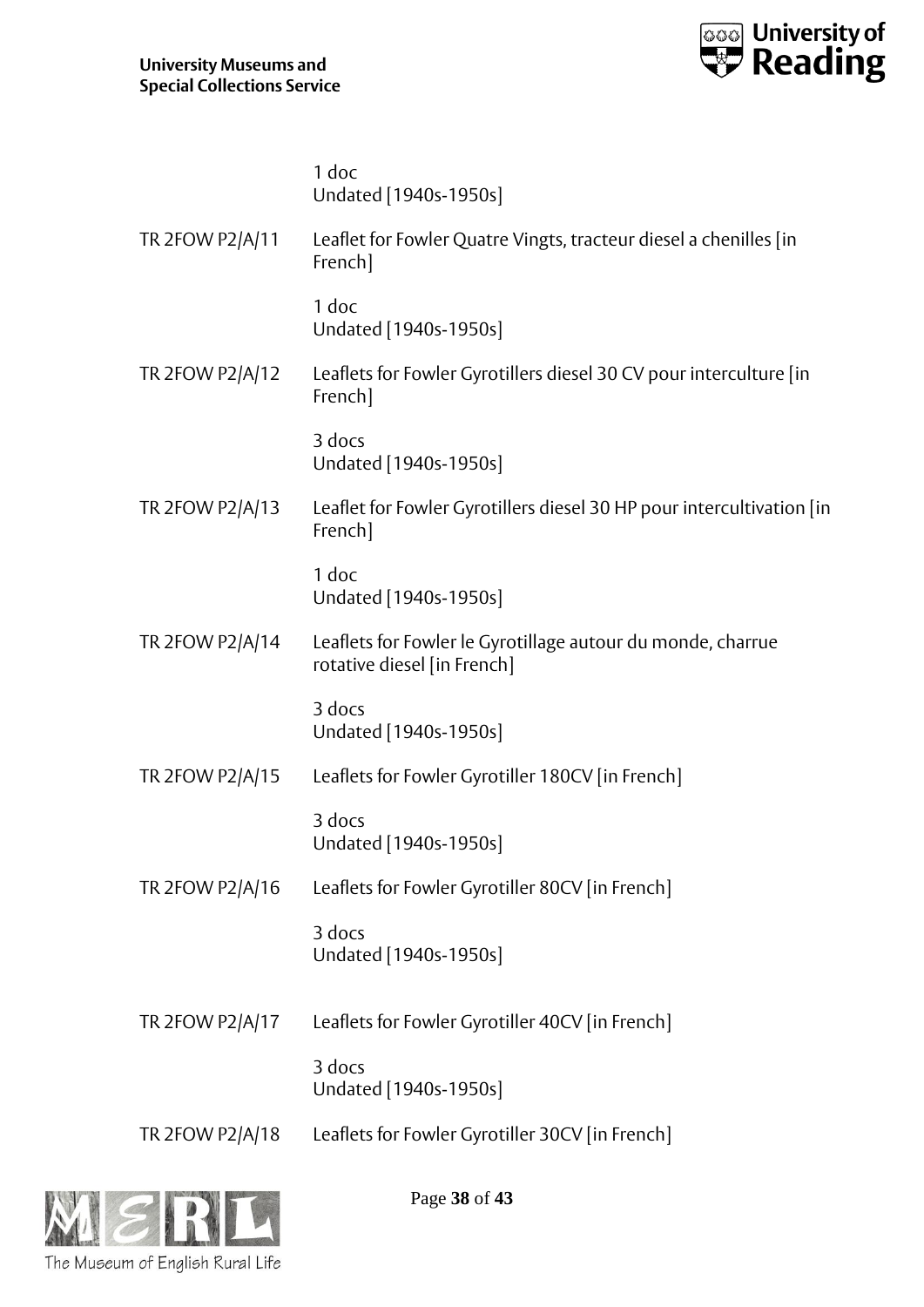

3 docs Undated [1940s-1950s]

| TR 2FOW P2/A/19 | Leaflet for Fowler Gyrotillers tracteurs agricoles et forestiers [in] |
|-----------------|-----------------------------------------------------------------------|
|                 | French]                                                               |

1 doc Undated [1940s-1950s]

TR 2FOW P2/A/20 Leaflet for tracteurs Fowler diesel a chenilles pour travaux forestiers [in French]

> 1 doc Undated [1940s-1950s]

- *TR 2FOW P2/B Other firms' individual advertising and servicing publications*
- TR 2FOW P2/B/1 Booklet entitled The European Locomotive Industry Faces its Future, C.E.L.T.E.

1 doc Sept 1964

TR 2FOW P2/B/2 Newsletter of The Fair Organ Preservation Society

1 doc c. 1964

- **TR 2FOW PH Photographic Records**
- *TR 2FOW PH2 Compilations of Prints*
- TR 2FOW PH2/1 Black and white photographs of cultivating machinery C 1001- 1100

1 vol

TR 2FOW PH2/2 Black and white photographs of aqueduct at Tambo Real, San Jacinto factory fields and Fowler machinery at work, and a man in a pith helmet

> Fowler photograph reference: 322C 4 docs Undated [1900s-1940s]



Page **39** of **43**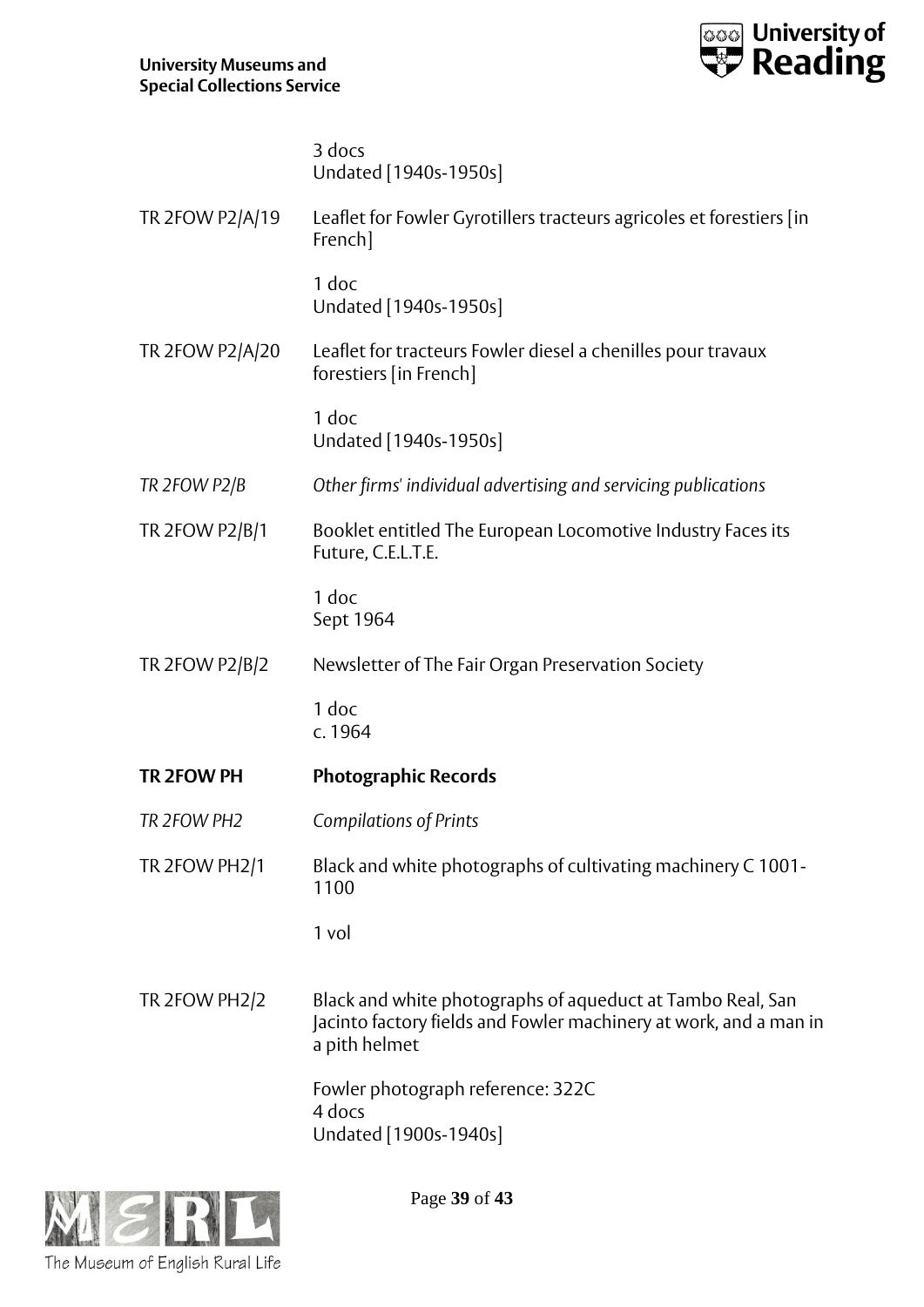

| TR 2FOW PH2/3 | Black and white photographs of clearing trees for ploughing using<br>Fowler machinery, overseas                  |
|---------------|------------------------------------------------------------------------------------------------------------------|
|               | Fowler photograph reference: 322C<br>9 docs<br>Undated [1900s-1940s]                                             |
| TR 2FOW PH2/4 | Black and white photographs of alterations made by M. Nichol to<br>a Fowler disc harrow shop no. 9484            |
|               | With notes, received from Jas. Nicol, Camp? de Zambezia<br>1 doc<br>15 Aug 1912                                  |
| TR 2FOW PH2/5 | Black and white photographs of Fowler machinery clearing trees,<br><b>McComatic?</b> Estates                     |
|               | With notes, received from Jas. Nicol, Camp? de Zambezia<br>1 doc<br>15 Aug 1912                                  |
| TR 2FOW PH2/6 | Black and white photographs of Fowler machinery, possibly for<br>ploughing                                       |
|               | Fowler photograph reference: 322C<br>1 doc<br>Undated [1900s-1940s]                                              |
| TR 2FOW PH3   | Prints                                                                                                           |
| TR 2FOW PH3/1 | Black and white photograph of Fowler machinery at work in a<br>field, possibly relating to ploughing or drainage |
|               | Fowler photograph reference: 243C<br>1 doc<br>Undated [1920s-1940s]                                              |
| TR 2FOW PH3/2 | Black and white photograph of a Fowler B18 engine, annotated<br>and with notes                                   |
|               | 1 doc<br>Undated [1880s-1910s]                                                                                   |
| TR 2FOW PH3/3 | Black and white photographs of a Fowler engine, at work in a field,<br>ploughing                                 |



Page **40** of **43**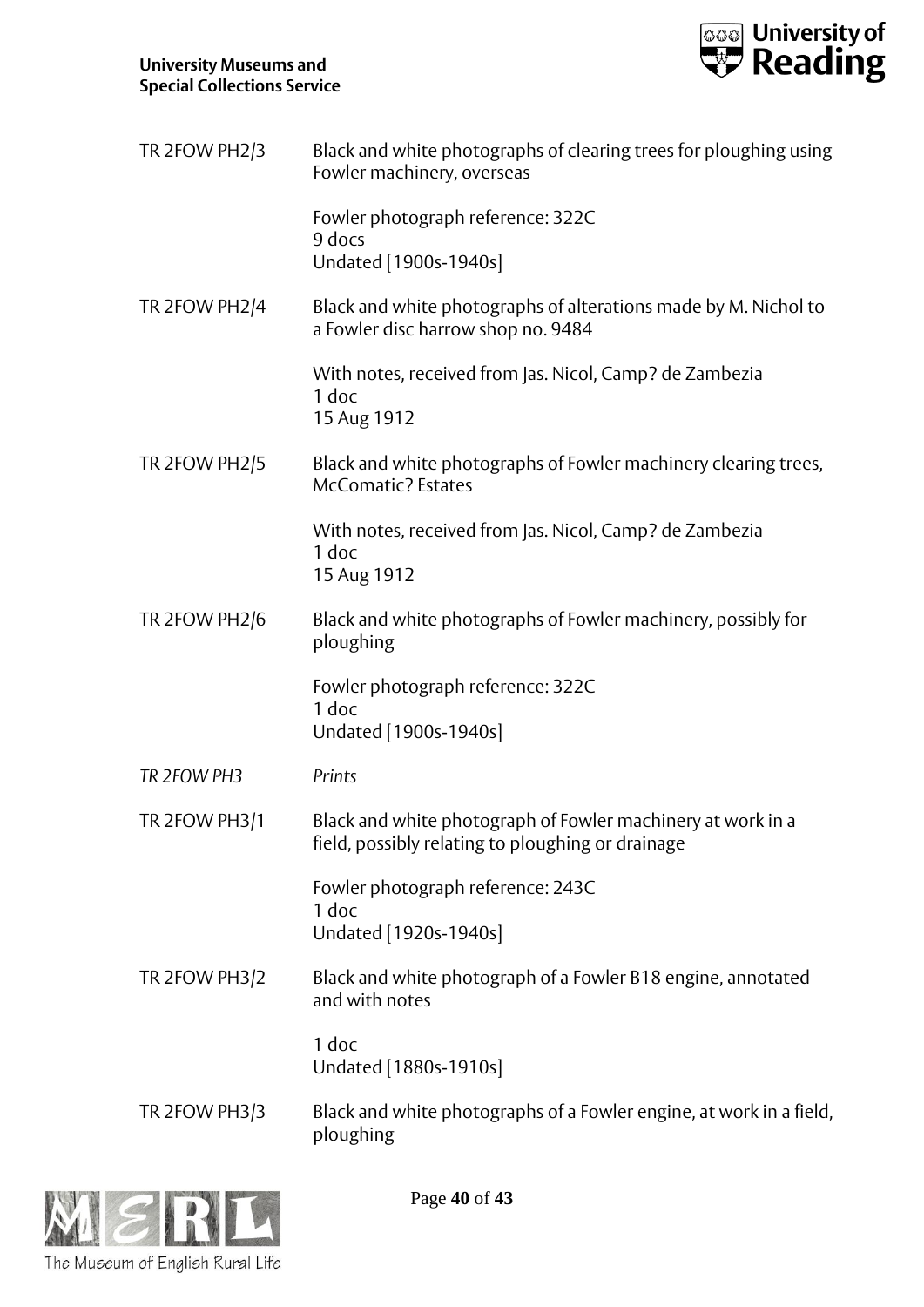

|                | 5 docs<br>Undated [1880s-1910s]                                                                                                                                            |
|----------------|----------------------------------------------------------------------------------------------------------------------------------------------------------------------------|
| TR 2FOW PH3/4  | Black and white photograph of a close up of a wheel of a Fowler<br>engine                                                                                                  |
|                | 1 doc<br>Undated [1880s-1910s]                                                                                                                                             |
| TR 2FOW PH3/5  | Black and white photograph of a thrashing machine driven by 12<br>HP ploughing engine, Kom Ombo, Egypt                                                                     |
|                | 1 doc<br>27 Jun 1921                                                                                                                                                       |
| TR 2FOW PH3/6  | Black and white photograph of a man bathing in a ditch or<br>watercourse, overseas, possibly in Egypt                                                                      |
|                | 1 doc<br>Undated [1900s-1930s]                                                                                                                                             |
| TR 2FOW PH3/7  | Black and white photographs of fields, possibly overseas                                                                                                                   |
|                | 2 docs<br>Undated [1900s-1930s]                                                                                                                                            |
| TR 2FOW PH3/8  | Black and white photograph of people harvesting crops by hand,<br>with a building or homestead in the background, overseas,<br>possibly Canada or United States of America |
|                | 1 doc<br>Undated [1880s-1900s]                                                                                                                                             |
|                |                                                                                                                                                                            |
| TR 2FOW PH3/9  | Black and white photograph of the interior of a factory,<br>manufacturing some kind of flat plate                                                                          |
|                | 1 doc<br><b>Undated</b> [1930s]                                                                                                                                            |
| TR 2FOW PH3/10 | Black and white photograph of a man standing in a crop of maize                                                                                                            |
|                | 1 doc<br>Undated [1930s]                                                                                                                                                   |



Page **41** of **43**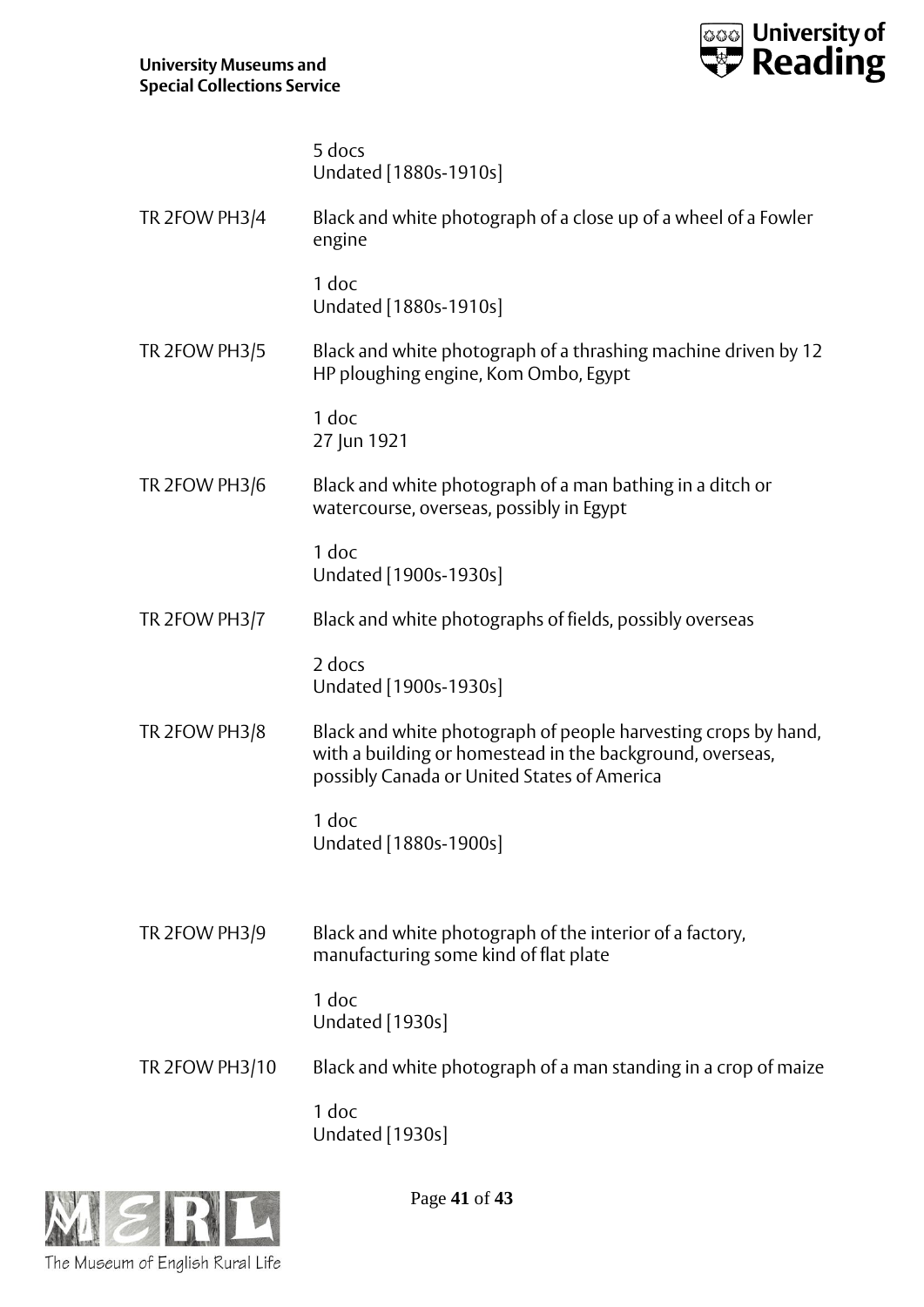

| TR 2FOW PH3/11        | Black and white photograph of a Fowler plough                                                                 |
|-----------------------|---------------------------------------------------------------------------------------------------------------|
|                       | 1 doc<br>Undated [1880s-1920s]                                                                                |
| <b>TR 2FOW PH3/12</b> | Black and white photograph of a Fowler engine in scrub land, in or<br>near Bulawayo, Zimbabwe                 |
|                       | 1 doc<br>Undated [1880s-1920s]                                                                                |
| <b>TR 2FOW PH3/13</b> | Black and white photograph of a Fowler engine                                                                 |
|                       | 1 doc<br>Undated [1880s-1920s]                                                                                |
| TR 2FOW PH3/14        | Black and white photographs of Fowler engines and a trailer,<br>possibly for mobile repairs to machinery      |
|                       | 2 docs<br>Undated [1880s-1920s]                                                                               |
| <b>TR 2FOW PH3/15</b> | Black and white photograph of men standing in front of a Fowler<br>engine, AA? Superheater written on reverse |
|                       | 1 doc<br>Undated [1880s-1920s]                                                                                |
| <b>TR 2FOW PH3/16</b> | Black and white photograph of an unidentified piece of<br>machinery                                           |
|                       | 1 doc<br>Undated [1880s-1920s]                                                                                |
| TR 2FOW PH3/17        | Black and white photograph of a Fowler engine no. 9852, 12 tons,<br>road roller?                              |
|                       | 1 doc<br>Undated [1880s-1920s]                                                                                |
| <b>TR 2FOW PH3/18</b> | Black and white photograph of a Fowler locomotive, torn                                                       |
|                       | 1 doc<br>Undated [1880s-1920s]                                                                                |
| TR 2FOW PH3/19        | Black and white photograph of Fowler machinery, ploughing                                                     |
|                       |                                                                                                               |



Page **42** of **43**